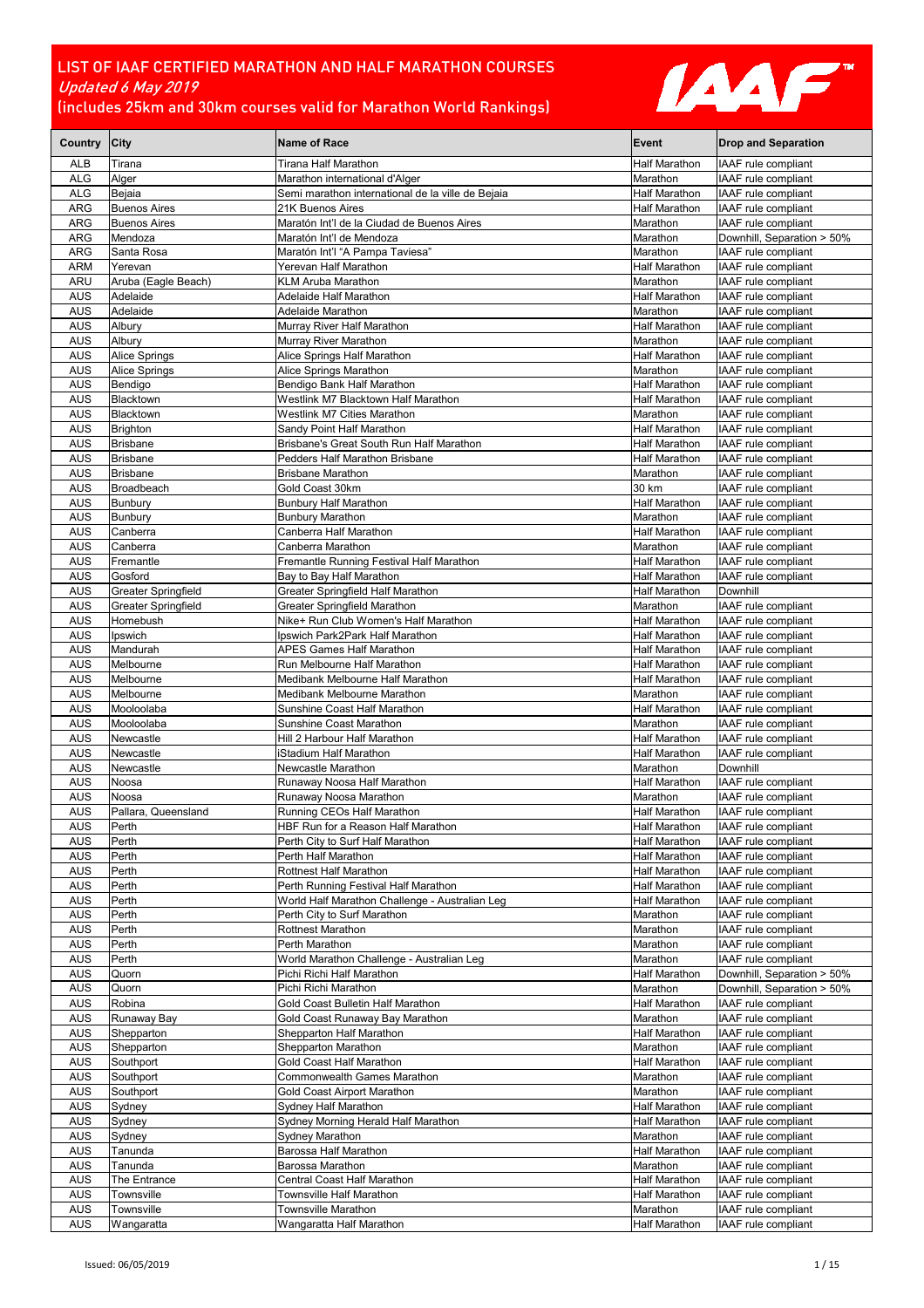

| Country City             |                                    | <b>Name of Race</b>                                             | Event                            | <b>Drop and Separation</b>                 |
|--------------------------|------------------------------------|-----------------------------------------------------------------|----------------------------------|--------------------------------------------|
| AUS                      | Wangaratta                         | Ned Kelly Half Marathon Wangaratta                              | Half Marathon                    | IAAF rule compliant                        |
| <b>AUS</b>               | Wangaratta                         | Wangaratta Marathon                                             | Marathon                         | IAAF rule compliant                        |
| <b>AUS</b>               | Wangaratta                         | Ned Kelly Marathon Wangaratta                                   | Marathon                         | IAAF rule compliant                        |
| AUS                      | <b>Warners Bay</b>                 | Lake Macquarie Half Marathon                                    | Half Marathon                    | IAAF rule compliant                        |
| <b>AUS</b>               | Yeppoon                            | Capricorn Coast Half Marathon                                   | <b>Half Marathon</b>             | IAAF rule compliant                        |
| <b>AUT</b><br><b>AUT</b> | Bregenz<br>Bregenz                 | <b>Skinfit Halbmarathon</b><br>Sparkasse 3-Country Marathon     | Half Marathon<br>Marathon        | IAAF rule compliant<br>IAAF rule compliant |
| <b>AUT</b>               | Graz                               | Kleine Zeitung Graz Half Marathon                               | <b>Half Marathon</b>             | IAAF rule compliant                        |
| <b>AUT</b>               | Graz                               | Sorger Graz Half Marathon                                       | Half Marathon                    | IAAF rule compliant                        |
| <b>AUT</b>               | Graz                               | Kleine Zeitung Graz Marathon                                    | Marathon                         | IAAF rule compliant                        |
| <b>AUT</b>               | Klagenfurt                         | Intl Halfmarathon Kärnten Läuft                                 | Half Marathon                    | IAAF rule compliant                        |
| <b>AUT</b>               | Krems                              | Wachau Halbmarathon                                             | Half Marathon                    | IAAF rule compliant                        |
| <b>AUT</b>               | <b>Krems</b>                       | Wachau Marathon                                                 | Marathon                         | IAAF rule compliant                        |
| <b>AUT</b>               | Linz                               | Linz Donau Halbmaraton                                          | Half Marathon                    | IAAF rule compliant                        |
| <b>AUT</b>               | Linz                               | Borealis Linz Donau Marathon                                    | Marathon                         | IAAF rule compliant                        |
| AUT                      | Salzburg                           | Salzburg Half Marathon                                          | Half Marathon                    | IAAF rule compliant                        |
| <b>AUT</b><br><b>AUT</b> | Salzburg<br>Vienna                 | Salzburg Marathon<br>Wien Donauzentrum Half Marathon            | Marathon<br>Half Marathon        | IAAF rule compliant<br>IAAF rule compliant |
| <b>AUT</b>               | Vienna                             | International Vienna City Half Marathon                         | <b>Half Marathon</b>             | IAAF rule compliant                        |
| <b>AUT</b>               | Vienna                             | International Vienna City Marathon                              | Marathon                         | IAAF rule compliant                        |
| <b>BAH</b>               | Nassau                             | Bahamas Half Marathon                                           | <b>Half Marathon</b>             | IAAF rule compliant                        |
| <b>BAH</b>               | Nassau                             | <b>Bahamas Marathon</b>                                         | Marathon                         | IAAF rule compliant                        |
| <b>BAH</b>               | Oasis of the Seas Cruise Ship      | Oasis of the Seas Half Marathon                                 | Half Marathon                    | IAAF rule compliant                        |
| <b>BAH</b>               | Oasis of the Seas Cruise Ship      | Oasis of the Seas Marathon                                      | Marathon                         | IAAF rule compliant                        |
| <b>BAN</b>               | <b>Dhaka</b>                       | Dhaka Marathon                                                  | Marathon                         | IAAF rule compliant                        |
| <b>BAR</b>               | Bridgetown                         | Run Barbados Half Marathon                                      | Half Marathon                    | IAAF rule compliant                        |
| <b>BAR</b>               | Bridgetown                         | Run Barbados Marathon                                           | Marathon                         | IAAF rule compliant                        |
| BEL                      | Antwerp                            | Linker Oevert Half Marathon                                     | Half Marathon                    | IAAF rule compliant                        |
| BEL                      | Antwerp                            | AG Antwerpen marathon                                           | Marathon                         | IAAF rule compliant                        |
| <b>BEL</b>               | Antwerp                            | Linker Oevert Marathon                                          | Marathon                         | IAAF rule compliant                        |
| <b>BEL</b>               | Breendonk                          | Great Brewerles 25km                                            | 25 km                            | IAAF rule compliant                        |
| <b>BEL</b>               | <b>Breendonk</b>                   | Great Brewerles Marathon                                        | Marathon                         | IAAF rule compliant                        |
| <b>BEL</b><br><b>BEL</b> | <b>Brussels</b><br><b>Brussels</b> | <b>Brussels Airport Half Marathon</b>                           | <b>Half Marathon</b>             | IAAF rule compliant                        |
| BEL                      | Torhout                            | <b>Brussels Airport Marathon</b><br>Torhout Half Marathon       | Marathon<br>Half Marathon        | IAAF rule compliant<br>IAAF rule compliant |
| <b>BEL</b>               | Torhout                            | <b>Torhout Marathon</b>                                         | Marathon                         | IAAF rule compliant                        |
| <b>BER</b>               | Hamilton                           | Bermuda Half Marathon                                           | Half Marathon                    | IAAF rule compliant                        |
| <b>BER</b>               | Hamilton                           | Bermuda Marathon                                                | Marathon                         | IAAF rule compliant                        |
| BIH                      | Banja Luka                         | Banja Luka Half Marathon                                        | Half Marathon                    | IAAF rule compliant                        |
| BIH                      | Cazin                              | Cazin Half Marathon                                             | Half Marathon                    | IAAF rule compliant                        |
| BIH                      | Cazin                              | Cazin Marathon                                                  | Marathon                         | IAAF rule compliant                        |
| BIH                      | Mostar                             | Mostar Half Marathon                                            | Half Marathon                    | IAAF rule compliant                        |
| BIH                      | Sarajevo                           | Sarajevo Coca Cola Half Marathon                                | <b>Half Marathon</b>             | IAAF rule compliant                        |
| <b>BLR</b>               | Minsk                              | Volkswagen Minsk Half Marathon                                  | Half Marathon                    | IAAF rule compliant                        |
| <b>BOL</b>               | Santa Cruz                         | Terbonova Media Maratón<br>Maratón de Santa Cruz de la Sierra   | Half Marathon                    | IAAF rule compliant                        |
| <b>BOL</b><br><b>BOT</b> | Santa Cruz<br>Gaborone             | Diacore Gaborone Half Marathon                                  | Marathon<br><b>Half Marathon</b> | IAAF rule compliant<br>IAAF rule compliant |
| <b>BOT</b>               | Gaborone                           | Diacore Gaborone Marathon                                       | Marathon                         | <b>IAAF</b> rule compliant                 |
| <b>BRA</b>               | <b>Brasilia</b>                    | <b>BSB City Half Marathon</b>                                   | Half Marathon                    | Downhill                                   |
| <b>BRA</b>               | Rio de Janeiro                     | Meia Maratóna Intl do Rio de Janeiro                            | Half Marathon                    | Separation >50%                            |
| <b>BRA</b>               | Rio de Janeiro                     | Rio City "Caixa" Marathon                                       | Marathon                         | Separation >50%                            |
| <b>BRA</b>               | São Paulo                          | Meia Maratona Internacional da Cidade de São Paulo              | <b>Half Marathon</b>             | IAAF rule compliant                        |
| <b>BRA</b>               | São Paulo                          | Sao Paulo Int'l Marathon                                        | Marathon                         | IAAF rule compliant                        |
| <b>BRN</b>               | Manama                             | Bahrain Night Half Marathon                                     | <b>Half Marathon</b>             | IAAF rule compliant                        |
| <b>BUL</b>               | Plovdiv                            | Plovdiv Marathon                                                | Marathon                         | IAAF rule compliant                        |
| BUL                      | Sofia                              | Sofia Half Marathon                                             | Half Marathon                    | IAAF rule compliant                        |
| <b>BUL</b>               | Sofia                              | Sofia Marathon                                                  | Marathon                         | IAAF rule compliant                        |
| <b>BUL</b>               | Stara Zagora                       | Stara Zagora Half Marathon                                      | Half Marathon                    | IAAF rule compliant                        |
| <b>BUL</b><br>CAM        | Stara Zagora<br>Phnom Penh         | Stara Zagora Marathon<br>Phnom Penh International Half Marathon | Marathon<br><b>Half Marathon</b> | IAAF rule compliant<br>IAAF rule compliant |
| CAM                      | Siem Reap                          | Angkor Empire Half Marathon                                     | Half Marathon                    | IAAF rule compliant                        |
| CAM                      | Siem Reap                          | Angkor Empire Marathon                                          | Marathon                         | IAAF rule compliant                        |
| CAM                      | Sihanoukville                      | Sihanoukville International Half Marathon                       | Half Marathon                    | IAAF rule compliant                        |
| CAN                      | Calgary, AB                        | Calgary Half Marathon                                           | Half Marathon                    | IAAF rule compliant                        |
| CAN                      | Calgary, AB                        | Calgary Marathon                                                | Marathon                         | IAAF rule compliant                        |
| CAN                      | Carp, Ontario                      | MEC Dad's Day Dash - Half Marathon                              | Half Marathon                    | IAAF rule compliant                        |
| CAN                      | Cornwall, Ontario                  | Cornwall Run to End MS Marathon                                 | Marathon                         | Separation >50%                            |
| CAN                      | Edmonton, AB                       | Edmonton Half Marathon                                          | Half Marathon                    | IAAF rule compliant                        |
| CAN                      | Edmonton, AB                       | <b>Edmonton Marathon</b>                                        | Marathon                         | IAAF rule compliant                        |
| CAN                      | Gatineau Park                      | The MEC Gatineau Park Half Marathon                             | Half Marathon                    | IAAF rule compliant                        |
| CAN                      | Gatineau Park                      | The MEC Gatineau Park Marathon                                  | Marathon                         | IAAF rule compliant                        |
| CAN                      | Halifax, Nova Scotia               | <b>Blue Nose Half Marathon</b>                                  | Half Marathon                    | IAAF rule compliant                        |
| CAN                      | Halifax, Nova Scotia               | Scotiabank Blue Nose Marathon                                   | Marathon                         | IAAF rule compliant                        |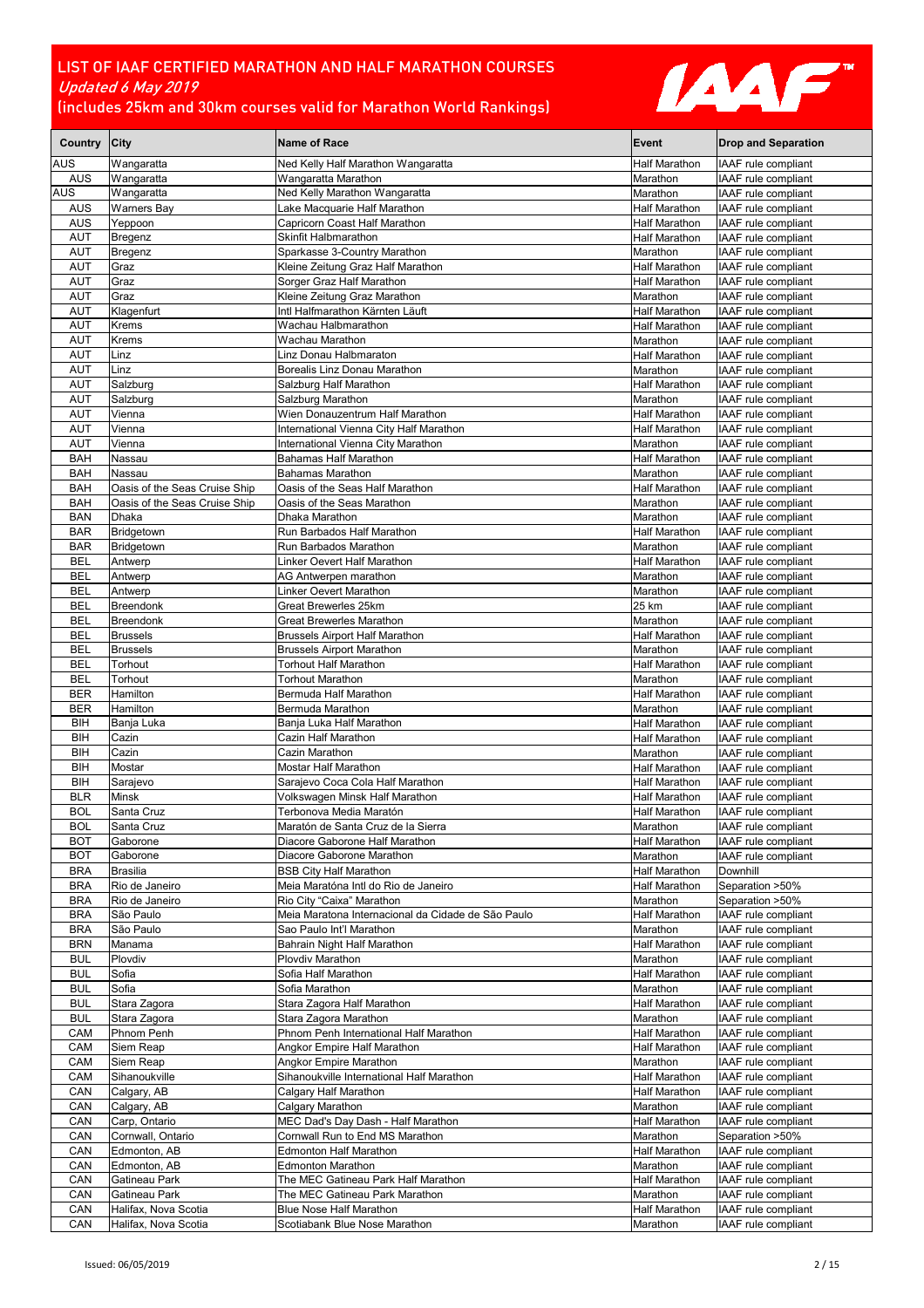

| Country                  | City                              | <b>Name of Race</b>                                                                                 | Event                                 | <b>Drop and Separation</b>                 |
|--------------------------|-----------------------------------|-----------------------------------------------------------------------------------------------------|---------------------------------------|--------------------------------------------|
| CAN                      | Hamilton, Ontario                 | Hamilton Half Marathon Road2Hope                                                                    | Half Marathon                         | Downhill                                   |
| CAN                      | Hamilton, Ontario                 | Hamilton Marathon Road2Hope                                                                         | Marathon                              | Downhill                                   |
| CAN                      | Hecla, Manitoba                   | akeview Hecla Half Marathon.                                                                        | <b>Half Marathon</b>                  | IAAF rule compliant                        |
| CAN                      | Liverpool, Nova Scotia            | Run Our Shore Half Marathon                                                                         | Marathon                              | IAAF rule compliant                        |
| CAN<br>CAN               | London, Ontario<br>Mission, BC    | Run for Retina Research Half Marathon<br><b>Mission Half Marathon</b>                               | <b>Half Marathon</b><br>Half Marathon | IAAF rule compliant<br>IAAF rule compliant |
| CAN                      | Niagara Falls                     | Niagara Falls Half Marathon                                                                         | Half Marathon                         | IAAF rule compliant                        |
| CAN                      | Ottawa                            | MEC Spring Flyer Half Marathon Ottawa                                                               | <b>Half Marathon</b>                  | IAAF rule compliant                        |
| CAN                      | Ottawa, ON                        | Ottawa Half Marathon                                                                                | <b>Half Marathon</b>                  | IAAF rule compliant                        |
| CAN                      | Ottawa, ON                        | Ottawa Marathon                                                                                     | Marathon                              | IAAF rule compliant                        |
| CAN                      | Perth, Ontario                    | Perth Kilt Marathon                                                                                 | Marathon                              | IAAF rule compliant                        |
| CAN                      | Québec City                       | Half Marathon SSQ de Québec                                                                         | <b>Half Marathon</b>                  | IAAF rule compliant                        |
| CAN                      | Québec City                       | Marathon SSQ de Québec                                                                              | Marathon                              | IAAF rule compliant                        |
| CAN                      | Saint John, NB                    | Running Room Half Marathon by the Sea                                                               | Half Marathon                         | IAAF rule compliant                        |
| CAN<br>CAN               | Saint John, NB<br>Simcoe, Ontario | Emera Marathon by the Sea<br>South Coast Half Marathon Simcoe                                       | Marathon<br><b>Half Marathon</b>      | IAAF rule compliant<br>IAAF rule compliant |
| CAN                      | Simcoe, Ontario                   | South Coast Marathon Simcoe                                                                         | Marathon                              | Separation >50%                            |
| CAN                      | Toronto, ON                       | Goodlife Fitness Toronto Half Marathon                                                              | Half Marathon                         | Downhill, Separation > 50%                 |
| CAN                      | Toronto, ON                       | Toronto Waterfront Half Marathon                                                                    | Half Marathon                         | IAAF rule compliant                        |
| CAN                      | Toronto, ON                       | Goodlife Fitness Toronto Marathon                                                                   | Marathon                              | Downhill                                   |
| CAN                      | Toronto, ON                       | Toronto Waterfront Marathon                                                                         | Marathon                              | IAAF rule compliant                        |
| CAN                      | Vancouver, BC                     | <b>BMO Vancouver Half Marathon</b>                                                                  | <b>Half Marathon</b>                  | IAAF rule compliant                        |
| CAN                      | Vancouver, BC                     | Scotia Bank Half Marathon                                                                           | <b>Half Marathon</b>                  | Downhill                                   |
| CAN                      | Vancouver, BC                     | <b>BMO Vancouver Marathon</b>                                                                       | Marathon                              | IAAF rule compliant                        |
| CAN<br>CAN               | Windsor, ON<br>Windsor, ON        | Detroit Free Press/Talmer Bank Int'l Half Marathon<br>Detroit Free Press/Talmer Bank Int'l Marathon | <b>Half Marathon</b><br>Marathon      | IAAF rule compliant<br>IAAF rule compliant |
| CAN                      | Yarmouth                          | Yarmouth Marathon                                                                                   | Marathon                              | IAAF rule compliant                        |
| CAY                      | Cavman Brac                       | Cayman Brac Half Marathon                                                                           | Half Marathon                         | Downhill, Separation > 50%                 |
| CAY                      | Georgetown                        | Cayman Islands Half Marathon                                                                        | <b>Half Marathon</b>                  | IAAF rule compliant                        |
| CAY                      | Georgetown                        | Cayman Islands Marathon                                                                             | Marathon                              | IAAF rule compliant                        |
| CHI                      | Arica                             | Half Marathon Arica City                                                                            | Half Marathon                         | IAAF rule compliant                        |
| CHI                      | Santiago                          | Entel Media Maratón de Santiago                                                                     | Half Marathon                         | IAAF rule compliant                        |
| CHI                      | Temuco                            | Maraton Int'l Temuco-Araucania                                                                      | Marathon                              | IAAF rule compliant                        |
| CHI                      | Viña del Mar                      | Media Maratón Int'l de Viña del Mar                                                                 | <b>Half Marathon</b>                  | IAAF rule compliant                        |
| CHI<br><b>CHN</b>        | Viña del Mar<br>Beijing           | Maratón Int'l de Viña del Mar<br>Beijing International Marathon                                     | Marathon<br>Marathon                  | IAAF rule compliant<br>IAAF rule compliant |
| <b>CHN</b>               | Beijing                           | Great Wall Marathon                                                                                 | Marathon                              | IAAF rule compliant                        |
| <b>CHN</b>               | Changsha                          | Changsha International Marathon                                                                     | Marathon                              | IAAF rule compliant                        |
| <b>CHN</b>               | Changzhi                          | Changzhi International Marathon                                                                     | Marathon                              | IAAF rule compliant                        |
| <b>CHN</b>               | Chongging                         | Chongqing International Marathon                                                                    | Marathon                              | IAAF rule compliant                        |
| <b>CHN</b>               | Dalian                            | Dalian International Half Marathon                                                                  | <b>Half Marathon</b>                  | IAAF rule compliant                        |
| <b>CHN</b>               | Dalian                            | Dalian International Marathon                                                                       | Marathon                              | IAAF rule compliant                        |
| <b>CHN</b>               | Dandong                           | Dandong Yalujiang International Marathon                                                            | Marathon                              | IAAF rule compliant                        |
| <b>CHN</b>               | Dongying                          | Yellow River Estuary (Dongying) International Marathon                                              | Marathon                              | IAAF rule compliant                        |
| <b>CHN</b><br>CHN        | Guangzhou<br>Guangzhou            | Guangzhou International Half Marathon<br>Guangzhou International Marathon                           | Half Marathon<br>Marathon             | IAAF rule compliant<br>IAAF rule compliant |
| <b>CHN</b>               | Guiyang                           | Guiyang International Marathon                                                                      | Marathon                              | IAAF rule compliant                        |
| <b>CHN</b>               | Hangzhou                          | Hangzhou International Marathon                                                                     | Marathon                              | IAAF rule compliant                        |
| <b>CHN</b>               | Hefei City                        | Hefei International Half Marathon                                                                   | Half Marathon                         | IAAF rule compliant                        |
| <b>CHN</b>               | Hefei City                        | Hefei International Marathon                                                                        | Marathon                              | IAAF rule compliant                        |
| <b>CHN</b>               | Kunming                           | <b>SCO Kunming Marathon</b>                                                                         | Marathon                              | IAAF rule compliant                        |
| <b>CHN</b>               | Lanzhou                           | Lanzhou International Half Marathon                                                                 | Half Marathon                         | IAAF rule compliant                        |
| <b>CHN</b>               | Lanzhou                           | Lanzhou International Marathon                                                                      | Marathon                              | IAAF rule compliant                        |
| <b>CHN</b><br>CHN        | Nanchang<br>Nanjing               | Nanchang Marathon<br>Nanjing Marathon                                                               | Marathon<br>Marathon                  | IAAF rule compliant<br>IAAF rule compliant |
| CHN                      | Shanghai                          | Shanghai Dishui Lake Half Marathon                                                                  | <b>Half Marathon</b>                  | IAAF rule compliant                        |
| <b>CHN</b>               | Shenzhen                          | Shenzhen International Marathon                                                                     | Marathon                              | IAAF rule compliant                        |
| <b>CHN</b>               | Taiyuan                           | Taiyuan Marathon                                                                                    | Marathon                              | IAAF rule compliant                        |
| <b>CHN</b>               | Wangjiang                         | Wangjiang Half Marathon                                                                             | Half Marathon                         | Separation >50%                            |
| <b>CHN</b>               | Wuqing                            | Tianjin International Marathon                                                                      | Marathon                              | IAAF rule compliant                        |
| <b>CHN</b>               | Wuxi                              | Wuxi Marathon                                                                                       | Marathon                              | IAAF rule compliant                        |
| CHN                      | Xiamen                            | Xiamen International Marathon                                                                       | Marathon                              | IAAF rule compliant                        |
| <b>CHN</b>               | Xichang<br>Xiqiao, Foshan City    | Xichang Oionghai Lake Wetland International Marathon                                                | Marathon                              | IAAF rule compliant                        |
| <b>CHN</b><br><b>CHN</b> | Yangzhou                          | Xiqiao Mountain International Half Marathon<br>Yangzhou Jianzhen International Half Marathon        | Half Marathon<br>Half Marathon        | IAAF rule compliant<br>IAAF rule compliant |
| <b>CIV</b>               | Abidjan                           | Semi Marathon international du district d Abidjan                                                   | Half Marathon                         | Downhill                                   |
| CIV                      | Abidjan                           | Marathon international du district d Abidjan                                                        | Marathon                              | IAAF rule compliant                        |
| COL                      | Avándaro Valle de Bravo           | Media Maratón de las Flores - Medellin                                                              | Half Marathon                         | IAAF rule compliant                        |
| COL                      | Bogota                            | Media Maratón de Bogotá                                                                             | Half Marathon                         | IAAF rule compliant                        |
| COL                      | Medellin                          | Media Maratón de las Flores Medellin                                                                | Half Marathon                         | IAAF rule compliant                        |
| COL                      | Medellin                          | Maratón de las Flores - Medellin                                                                    | Marathon                              | IAAF rule compliant                        |
| COL<br>CRC               | San José de Cúcuta<br>Guanacaste  | Media Maratón de Cúcuta 2018<br>Maraton JW Marriott Guanacaste                                      | Half Marathon<br>Marathon             | IAAF rule compliant<br>IAAF rule compliant |
|                          |                                   |                                                                                                     |                                       |                                            |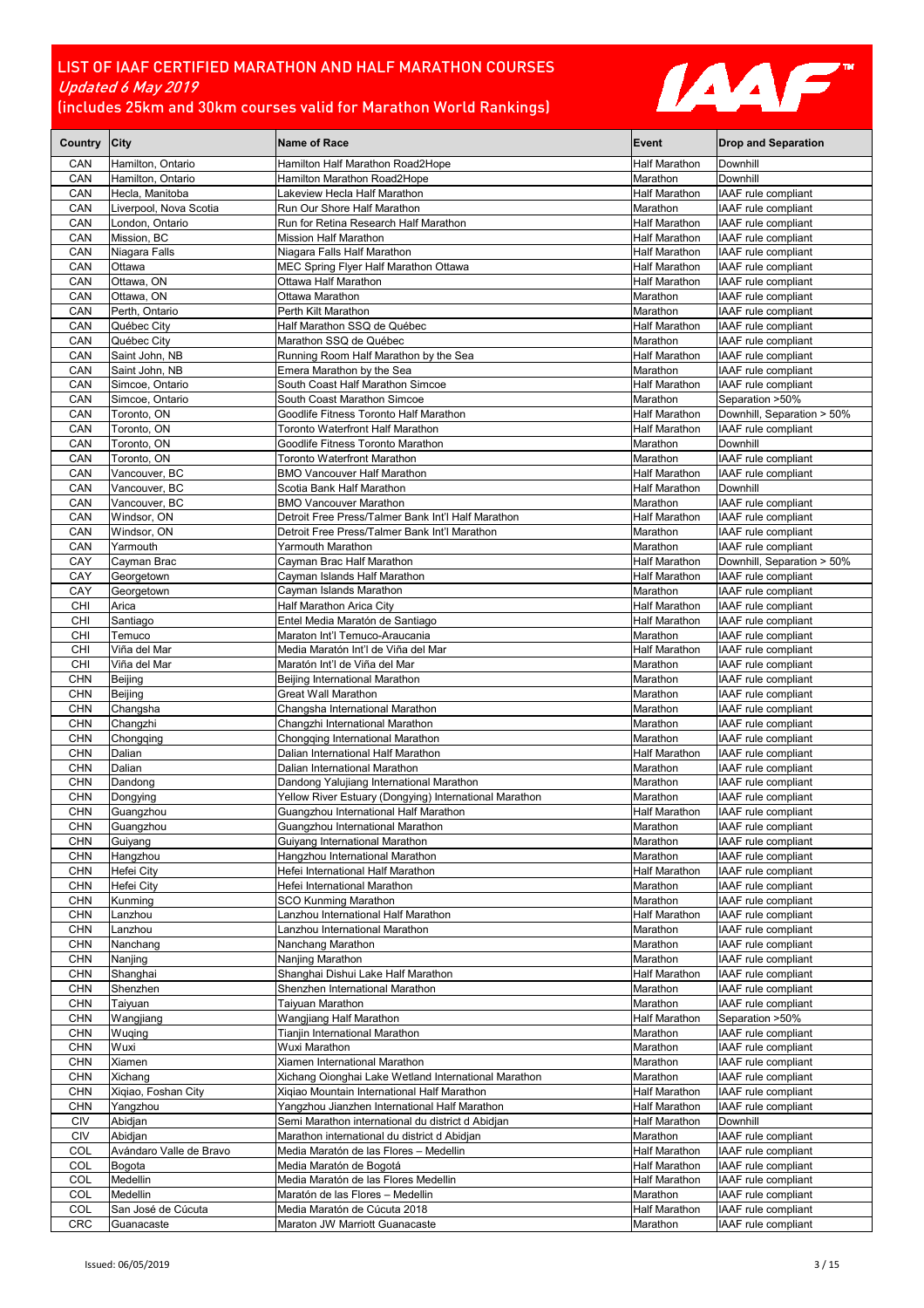

| Country City             |                                         | <b>Name of Race</b>                                                          | Event                                 | <b>Drop and Separation</b>                 |
|--------------------------|-----------------------------------------|------------------------------------------------------------------------------|---------------------------------------|--------------------------------------------|
| CRC                      | Puntarenas                              | Medio Maratón Puerto                                                         | Half Marathon                         | Separation >50%                            |
| <b>CRC</b>               | San José                                | Corre Caminos Medio Maratón                                                  | Half Marathon                         | Downhill, Separation > 50%                 |
| <b>CRC</b>               | San José                                | <b>KRUN by Under Armour</b>                                                  | Half Marathon                         | Downhill                                   |
| <b>CRC</b>               | San José                                | Lindora Run Half Marathon                                                    | Half Marathon                         | IAAF rule compliant                        |
| <b>CRC</b>               | San José                                | Media Maratón Estadio Nacional                                               | Half Marathon                         | IAAF rule compliant<br>Downhill            |
| <b>CRC</b><br>CRC        | San José<br>San José                    | Media Maratón Herbalife<br>Media Maratón La Sele                             | <b>Half Marathon</b><br>Half Marathon | Downhill, Separation > 50%                 |
| <b>CRC</b>               | San José                                | Medio Marathon Int'l de Costa Rica                                           | Half Marathon                         | IAAF rule compliant                        |
| <b>CRC</b>               | San José                                | Medio Maratón Municipalidad de San José                                      | Half Marathon                         | IAAF rule compliant                        |
| <b>CRC</b>               | San José                                | Corre Caminos Maratón                                                        | Marathon                              | Downhill, Separation > 50%                 |
| <b>CRC</b>               | San José                                | Marathon Int'l de Costa Rica                                                 | Marathon                              | IAAF rule compliant                        |
| <b>CRC</b>               | San José                                | Maratón Estadio Nacional 10.454 km/lap                                       | Marathon                              | IAAF rule compliant                        |
| CRO                      | Cakovec                                 | Zrinski Half Marathon                                                        | Half Marathon                         | IAAF rule compliant                        |
| <b>CRO</b>               | Fuzine                                  | Half Marathon "Tri Jezera"                                                   | <b>Half Marathon</b>                  | IAAF rule compliant                        |
| <b>CRO</b>               | Losinj                                  | Losinj Half Marathon                                                         | <b>Half Marathon</b>                  | IAAF rule compliant                        |
| <b>CRO</b><br><b>CRO</b> | Odzaci<br>Omis                          | Odzaci Marathon<br>Omis Half Marathon                                        | Marathon<br>Half Marathon             | IAAF rule compliant<br>IAAF rule compliant |
| <b>CRO</b>               | Osijek                                  | Osijek Half Marathon                                                         | Half Marathon                         | IAAF rule compliant                        |
| <b>CRO</b>               | Plitvice                                | Plitvice Half Marathon                                                       | Half Marathon                         | IAAF rule compliant                        |
| <b>CRO</b>               | Plitvice                                | Plitvice Marathon                                                            | Marathon                              | IAAF rule compliant                        |
| <b>CRO</b>               | Pozega                                  | Pozega Half Marathon                                                         | <b>Half Marathon</b>                  | IAAF rule compliant                        |
| <b>CRO</b>               | Puljane                                 | Krka Half Marathon                                                           | <b>Half Marathon</b>                  | IAAF rule compliant                        |
| <b>CRO</b>               | Sabac                                   | Sabac Marathon                                                               | Marathon                              | IAAF rule compliant                        |
| <b>CRO</b>               | Split                                   | Split Half Marathon                                                          | Half Marathon                         | IAAF rule compliant                        |
| <b>CRO</b>               | Split                                   | Split Marathon                                                               | Marathon                              | IAAF rule compliant                        |
| <b>CRO</b>               | Ston                                    | Ston Wall Marathon                                                           | Marathon                              | IAAF rule compliant                        |
| <b>CRO</b>               | <b>Tikves</b>                           | Prvi Baranjski Polumarathon                                                  | <b>Half Marathon</b>                  | IAAF rule compliant                        |
| <b>CRO</b><br><b>CRO</b> | Varadzin<br>Velika Gorica               | Brooks Varadzinski Polumarathon<br>Turopoljska Trka                          | Half Marathon<br><b>Half Marathon</b> | IAAF rule compliant<br>IAAF rule compliant |
| <b>CRO</b>               | Zagreb                                  | Zagreb Spring Half Marathon                                                  | Half Marathon                         | IAAF rule compliant                        |
| <b>CRO</b>               | Zagreb                                  | Zagrebacki Half Marathon                                                     | <b>Half Marathon</b>                  | IAAF rule compliant                        |
| CRO                      | Zagreb                                  | Zagreb Spring Half Marathon powered by Heineken 0.0                          | Half Marathon                         | IAAF rule compliant                        |
| <b>CRO</b>               | Zagreb                                  | Zagrebacki Marathon                                                          | Marathon                              | IAAF rule compliant                        |
| <b>CUB</b>               | Havana                                  | Marabana Half Marathon                                                       | Half Marathon                         | IAAF rule compliant                        |
| <b>CUB</b>               | Havana                                  | Marabana Marathon                                                            | Marathon                              | IAAF rule compliant                        |
| <b>CYP</b>               | Aglantzia                               | Running Under The Moon Half Marathon                                         | Half Marathon                         | IAAF rule compliant                        |
| <b>CYP</b>               | Larnaka                                 | Larnaka International Half Marathon                                          | Half Marathon                         | IAAF rule compliant                        |
| <b>CYP</b>               | Larnaka                                 | Larnaka Marathon                                                             | Marathon                              | IAAF rule compliant                        |
| <b>CYP</b><br><b>CYP</b> | Limassol<br>Limassol                    | OPAP Limassol Half Marathn GSO<br>OPAP Limassol Marathon G S O               | Half Marathon<br>Marathon             | IAAF rule compliant<br>IAAF rule compliant |
| <b>CYP</b>               | Nicosia                                 | Medochemie Nicosia Half Marathon                                             | Half Marathon                         | IAAF rule compliant                        |
| <b>CYP</b>               | Nicosia                                 | Quantum Nicosia Half Marathon                                                | Half Marathon                         | <b>IAAF</b> rule compliant                 |
| <b>CYP</b>               | Nicosia                                 | Running under the Moon Nicosia Half Marathon                                 | Half Marathon                         | IAAF rule compliant                        |
| <b>CYP</b>               | Nicosia                                 | Alphamega "Run as One" Half Marathon                                         | Half Marathon                         | IAAF rule compliant                        |
| CYP                      | Nicosia                                 | Medochemie Nicosia Marathon                                                  | Marathon                              | IAAF rule compliant                        |
| <b>CYP</b>               | Paphos                                  | Logicom Cyprus Half Marathon                                                 | <b>Half Marathon</b>                  | IAAF rule compliant                        |
| <b>CYP</b>               | Paphos                                  | <b>Cyprus Marathon</b>                                                       | Marathon                              | Separation >50%                            |
| CZE                      | Blansko                                 | Moravian Karst Half Marathon                                                 | Half Marathon                         | IAAF rule compliant                        |
| CZE                      | <b>Brno</b>                             | Half Marathon Brno                                                           | Half Marathon                         | IAAF rule compliant                        |
| CZE<br>CZE               | Ceske Budejovice<br><b>Karlovy Vary</b> | Mattoni Half Marathon Ceske Budejovice<br>Mattoni Half Marathon Karlovy Vary | Half Marathon<br>Half Marathon        | IAAF rule compliant<br>IAAF rule compliant |
| CZE                      | Olomouc                                 | Mattoni Half Marathon Olomouc                                                | Half Marathon                         | IAAF rule compliant                        |
| CZE                      | Pardubice                               | Pardubice Wine Half Marathon                                                 | <b>Half Marathon</b>                  | IAAF rule compliant                        |
| CZE                      | Prague                                  | Sportisimo Praque Half Marathon                                              | Half Marathon                         | IAAF rule compliant                        |
| CZE                      | Prague                                  | Volkswagen Prague Marathon                                                   | Marathon                              | IAAF rule compliant                        |
| CZE                      | Usti nad Labem                          | Mattoni Usti nad Labem Half Marathon                                         | Half Marathon                         | IAAF rule compliant                        |
| <b>DEN</b>               | Copenhagen                              | Copenhagen Half Marathon                                                     | Half Marathon                         | IAAF rule compliant                        |
| <b>DEN</b>               | Copenhagen                              | Telenor Copenhagen Marathon                                                  | Marathon                              | IAAF rule compliant                        |
| <b>DEN</b>               | Odense                                  | H C Andersen Half Marathon                                                   | Half Marathon                         | IAAF rule compliant                        |
| <b>DEN</b>               | Odense                                  | H C Andersen Marathon                                                        | Marathon                              | IAAF rule compliant                        |
| <b>DEN</b><br><b>DOM</b> | Torshavn                                | Torshavn Marathon<br>Casa de Campo Corre por Hogar del Niña H Mar            | Marathon<br>Half Marathon             | IAAF rule compliant<br>IAAF rule compliant |
| <b>DOM</b>               | Casa de Campo<br>Casa de Campo          | Casa de Campo Corre por Hogar del Niña Marathon                              | Marathon                              | IAAF rule compliant                        |
| <b>DOM</b>               | Santiago                                | Maratón Santiago de America Ruta 21.0975 km                                  | Half Marathon                         | IAAF rule compliant                        |
| <b>DOM</b>               | Santiago                                | Maratón Santiago de America                                                  | Marathon                              | IAAF rule compliant                        |
| <b>DOM</b>               | Santo Domingo                           | Medio Maratón Ciudad Santo Domingo                                           | Half Marathon                         | IAAF rule compliant                        |
| <b>DOM</b>               | Santo Domingo                           | Maratón Ciudad Santo Domingo                                                 | Marathon                              | IAAF rule compliant                        |
| ECU                      | Guayaquil                               | Media Maratón de Salinas                                                     | Half Marathon                         | IAAF rule compliant                        |
| ECU                      | Manta                                   | Maraton de Manta                                                             | Marathon                              | IAAF rule compliant                        |
| ECU                      | Quito                                   | Maratón de Quito                                                             | Marathon                              | IAAF rule compliant                        |
| EGY                      | El Gouna                                | El Gouna Int'l Half Marathon                                                 | Half Marathon                         | IAAF rule compliant                        |
| <b>ESP</b>               | Azkoitia                                | Media Maraton Azkoitia-Azpeitia                                              | Half Marathon                         | IAAF rule compliant                        |
| <b>ESP</b>               | Barcelona                               | Edreams mitja marato Barcelona                                               | Half Marathon                         | IAAF rule compliant                        |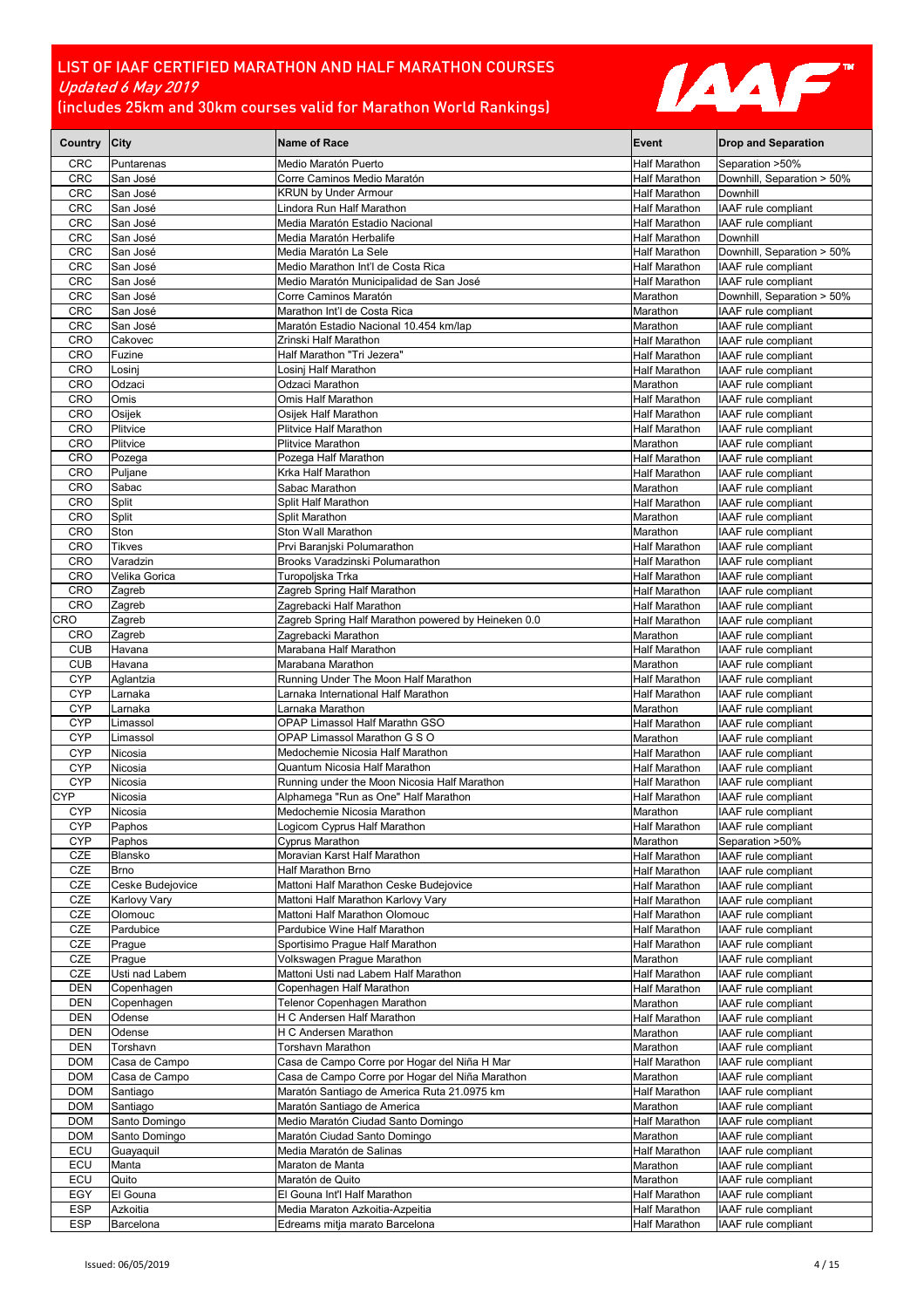

| Country City             |                                        | Name of Race                                                                       | Event                                        | <b>Drop and Separation</b>                        |
|--------------------------|----------------------------------------|------------------------------------------------------------------------------------|----------------------------------------------|---------------------------------------------------|
| <b>ESP</b>               | Barcelona                              | Zurich Marato de Barcelona                                                         | Marathon                                     | IAAF rule compliant                               |
| <b>ESP</b>               | Castellon                              | Maraton internacional ciudad de Castellon                                          | Marathon                                     | IAAF rule compliant                               |
| <b>ESP</b>               | Granollers                             | Mitja Marato International de Granollers                                           | Half Marathon                                | IAAF rule compliant                               |
| <b>ESP</b>               | Las Palmas                             | Disa Gran Canaria Marathon                                                         | Marathon                                     | IAAF rule compliant                               |
| <b>ESP</b>               | Logroño                                | Maratón Internacional Adidas Ciudad de Logroño                                     | Marathon                                     | Downhill                                          |
| <b>ESP</b><br><b>ESP</b> | Madrid<br>Madrid                       | EDP medio maraton de la mujer de Madrid<br>Media Maraton Asics villa de Madrid     | Half Marathon<br><b>Half Marathon</b>        | <b>Downhill</b><br>IAAF rule compliant            |
| <b>ESP</b>               | Madrid                                 | EDP Rock 'n' Roll Madrid Half Marathon                                             | <b>Half Marathon</b>                         | IAAF rule compliant                               |
| <b>ESP</b>               | Madrid                                 | Madrid Rock n Roll Marathon                                                        | Marathon                                     | IAAF rule compliant                               |
| <b>ESP</b>               | Malaga                                 | Maraton Cabberty Malaga                                                            | Marathon                                     | IAAF rule compliant                               |
| <b>ESP</b>               | Palma de Mallorca                      | Medio Maraton Palma de Mallorca                                                    | <b>Half Marathon</b>                         | IAAF rule compliant                               |
| <b>ESP</b>               | Palma de Mallorca                      | Palma de Mallorca Marato                                                           | Marathon                                     | IAAF rule compliant                               |
| <b>ESP</b>               | San Sebastián                          | Zurich Maratoia Donostia / San Sebastián                                           | Marathon                                     | IAAF rule compliant                               |
| <b>ESP</b><br><b>ESP</b> | Santa Pola<br>Seville                  | Media Maraton Internacional de Santa Pola<br>Zurich Marato de Sevilla              | <b>Half Marathon</b><br>Marathon             | IAAF rule compliant<br>IAAF rule compliant        |
| <b>ESP</b>               | Tarragona                              | Half Marathon of the Mediterranean Games 2018                                      | Half Marathon                                | IAAF rule compliant                               |
| <b>ESP</b>               | Valencia                               | Media Maraton Valencia Trinidad Alfonso EDP                                        | <b>Half Marathon</b>                         | IAAF rule compliant                               |
| <b>ESP</b>               | Valencia                               | Maraton Valencia Trinidad Alfonso                                                  | Marathon                                     | IAAF rule compliant                               |
| <b>EST</b>               | Tallinn                                | <b>SEB Tallinn Half Marathon</b>                                                   | Half Marathon                                | IAAF rule compliant                               |
| <b>EST</b>               | Tallinn                                | <b>SEB Tallinn Marathon</b>                                                        | Marathon                                     | IAAF rule compliant                               |
| <b>EST</b>               | Tartu                                  | Tartu Linnamaraton                                                                 | Marathon                                     | IAAF rule compliant                               |
| <b>ETH</b>               | Hawassa                                | Hawassa Half Marathon (elite)                                                      | <b>Half Marathon</b>                         | IAAF rule compliant                               |
| FIJ<br><b>FIJ</b>        | Suva<br>Suva                           | Suva Half Marathon<br>Suva Marathon                                                | <b>Half Marathon</b><br>Marathon             | IAAF rule compliant<br>IAAF rule compliant        |
| <b>FIN</b>               | Helsinki                               | Helsinki City Running Days - Half Marathon                                         | <b>Half Marathon</b>                         | IAAF rule compliant                               |
| <b>FIN</b>               | Helsinki                               | Helsinki Half Marathon                                                             | <b>Half Marathon</b>                         | IAAF rule compliant                               |
| <b>FIN</b>               | Helsinki                               | Garmin Helsinki City Marathon                                                      | Marathon                                     | IAAF rule compliant                               |
| <b>FIN</b>               | Joutseno                               | Kullervo Puolimaraton                                                              | <b>Half Marathon</b>                         | IAAF rule compliant                               |
| <b>FIN</b>               | Joutseno                               | Kullervo Puolimaraton / Finnish National Marathon Championships                    | Marathon                                     | IAAF rule compliant                               |
| <b>FIN</b>               | Turku                                  | Paavo Nurmi 10km                                                                   | <b>Half Marathon</b>                         | IAAF rule compliant                               |
| <b>FIN</b>               | Turku                                  | Paavo Nurmi Marathon                                                               | Marathon                                     | IAAF rule compliant                               |
| <b>FLK</b><br><b>FRA</b> | Stanley, Falkland Islands<br>Amiens    | Standard Chartered Stanley Marathon<br>Amiens Marathon de la Somme                 | Marathon<br>Marathon                         | IAAF rule compliant<br>IAAF rule compliant        |
| <b>FRA</b>               | Annecy                                 | Marathon d'Annecy                                                                  | Marathon                                     | IAAF rule compliant                               |
| <b>FRA</b>               | Auray                                  | Auray Vannes Semi Marathon                                                         | Half Marathon                                | Separation >50%                                   |
| <b>FRA</b>               | Avranches                              | Semi marathon d'Avranches                                                          | <b>Half Marathon</b>                         | Downhill, Separation > 50%                        |
| <b>FRA</b>               | <b>Belfort</b>                         | Belfort Montbeliard Semi Marathon du Lion                                          | <b>Half Marathon</b>                         | Downhill, Separation > 50%                        |
| <b>FRA</b>               | <b>Bordeaux</b>                        | Semi Marathon de Bordeaux                                                          | Half Marathon                                | IAAF rule compliant                               |
| <b>FRA</b>               | <b>Bordeaux</b>                        | Marathon de Bordeaux                                                               | Marathon                                     | IAAF rule compliant                               |
| <b>FRA</b><br><b>FRA</b> | <b>Boulogne Billancourt</b><br>Cabries | Semi Marathon de Boulogne Billancourt<br>Semi Marahon de Cabries                   | <b>Half Marathon</b><br><b>Half Marathon</b> | <b>IAAF</b> rule compliant<br>IAAF rule compliant |
| <b>FRA</b>               | Caen                                   | Semi Marathon la Pegasus                                                           | <b>Half Marathon</b>                         | Separation >50%                                   |
| <b>FRA</b>               | Caen                                   | Marathon de la liberté                                                             | Marathon                                     | IAAF rule compliant                               |
| <b>FRA</b>               | Caudebec Les Elbeuf                    | Semi Marathon des boucles de la Seine                                              | <b>Half Marathon</b>                         | IAAF rule compliant                               |
| <b>FRA</b>               | Cavalaire Sur Mer                      | Marathon du Golfe de St Tropez                                                     | Marathon                                     | IAAF rule compliant                               |
| <b>FRA</b>               | Colmar                                 | Semi marathon de Colmar                                                            | <b>Half Marathon</b>                         | IAAF rule compliant                               |
| <b>FRA</b>               | Colmar                                 | Marathon de Colmar                                                                 | Marathon                                     | IAAF rule compliant                               |
| <b>FRA</b><br><b>FRA</b> | Fort de France<br>La Rochelle          | Semi marathon de Fort de France<br>La Rochelle Marathon                            | <b>Half Marathon</b><br>Marathon             | IAAF rule compliant<br>IAAF rule compliant        |
| <b>FRA</b>               | Les Abymes                             | Semi Marathon des Abymes                                                           | <b>Half Marathon</b>                         | IAAF rule compliant                               |
| <b>FRA</b>               | Lille                                  | Lille Semi Marathon                                                                | <b>Half Marathon</b>                         | IAAF rule compliant                               |
| <b>FRA</b>               | Lyon                                   | Run in Lyon Semi Marathon                                                          | Half Marathon                                | IAAF rule compliant                               |
| <b>FRA</b>               | Lyon                                   | Run in Lyon Marathon                                                               | Marathon                                     | IAAF rule compliant                               |
| <b>FRA</b>               | Marseille                              | Run in Marseille semi marathon                                                     | <b>Half Marathon</b>                         | IAAF rule compliant                               |
| <b>FRA</b><br><b>FRA</b> | Marseille<br>Metz                      | Run in Marseille Marathon<br>Metz marathon mirabelle                               | Marathon<br>Marathon                         | IAAF rule compliant<br>IAAF rule compliant        |
| <b>FRA</b>               | Mont Saint Michel                      | Mont Saint Michel Marathon                                                         | Marathon                                     | Separation >50%                                   |
| <b>FRA</b>               | Nantes                                 | Marathon de Nantes                                                                 | Marathon                                     | IAAF rule compliant                               |
| <b>FRA</b>               | Nice                                   | Half Marathon Hoka One One Nice                                                    | Half Marathon                                | IAAF rule compliant                               |
| <b>FRA</b>               | Nice                                   | French Riviera Marathon Nice Cannes                                                | Marathon                                     | Separation >50%                                   |
| <b>FRA</b>               | Paris                                  | Harmonie Mutuelle Semi de Paris                                                    | <b>Half Marathon</b>                         | IAAF rule compliant                               |
| <b>FRA</b>               | Paris                                  | Gay Games - Semi Marathon                                                          | <b>Half Marathon</b>                         | IAAF rule compliant                               |
| <b>FRA</b>               | Paris                                  | Schneider Electric Marathon de Paris                                               | Marathon                                     | IAAF rule compliant                               |
| <b>FRA</b><br><b>FRA</b> | Paris<br>Pontorson                     | Gay Games - Marathon<br>Harmonie mutuelle "Run in Mont Saint Michel" Half Marathon | Marathon<br>Half Marathon                    | IAAF rule compliant<br>IAAF rule compliant        |
| <b>FRA</b>               | Porto Vecchio                          | Semi Marathon de Porto Vecchio                                                     | <b>Half Marathon</b>                         | IAAF rule compliant                               |
| <b>FRA</b>               | Reims                                  | Run in Reims Semi Marathon                                                         | <b>Half Marathon</b>                         | IAAF rule compliant                               |
| <b>FRA</b>               | Reims                                  | Run in Reims Maratrhon                                                             | Marathon                                     | IAAF rule compliant                               |
| <b>FRA</b>               | Rennes                                 | Rennes Marathon vert                                                               | Marathon                                     | Downhill                                          |
| <b>FRA</b>               | <b>Saint Denis</b>                     | Saint Denis Semi Marathon la Voie Royale                                           | <b>Half Marathon</b>                         | IAAF rule compliant                               |
| <b>FRA</b>               | Saint Paul                             | Marathon des iles de I océan indien La Réunion                                     | Marathon                                     | IAAF rule compliant                               |
| <b>FRA</b><br><b>FRA</b> | Senart<br>Strasbourg                   | Marathon de Senart Grand Paris Sud<br>Semi Marathon de Strasbourg                  | Marathon<br>Half Marathon                    | IAAF rule compliant<br>IAAF rule compliant        |
|                          |                                        |                                                                                    |                                              |                                                   |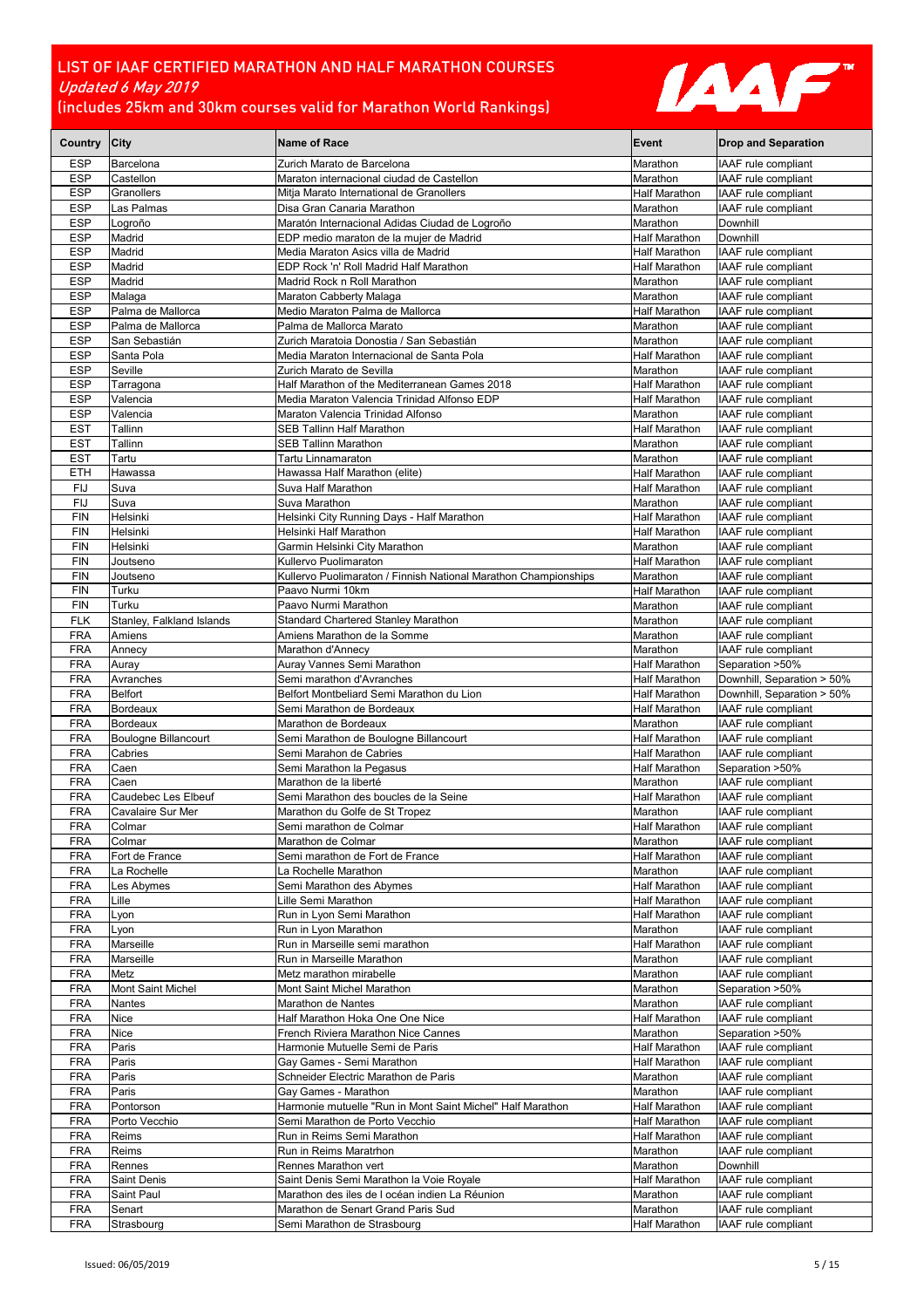

| Country City             |                            | <b>Name of Race</b>                                                         | Event                                        | <b>Drop and Separation</b>                        |
|--------------------------|----------------------------|-----------------------------------------------------------------------------|----------------------------------------------|---------------------------------------------------|
| <b>FRA</b>               | Strasbourg                 | Marathon Strasbourg Orteneau                                                | Marathon                                     | IAAF rule compliant                               |
| <b>FRA</b>               | Toulouse                   | Marathon de Toulouse métropole                                              | Marathon                                     | IAAF rule compliant                               |
| <b>FRA</b>               | Tours                      | Marathon de Touraine Loire Valley                                           | Marathon                                     | IAAF rule compliant                               |
| <b>FRA</b><br><b>FSM</b> | Vannes<br>Garapan          | Marathon de Vannes<br>Saipan Half Marathon                                  | Marathon<br><b>Half Marathon</b>             | IAAF rule compliant<br>IAAF rule compliant        |
| <b>FSM</b>               | Garapan                    | Saipan Marathon                                                             | Marathon                                     | IAAF rule compliant                               |
| GAB                      | Libreville                 | Semi Marathon du Gabon                                                      | Half Marathon                                | IAAF rule compliant                               |
| GAB                      | Libreville                 | Marathon du Gabon                                                           | Marathon                                     | IAAF rule compliant                               |
| <b>GBR</b>               | <b>Belfast</b>             | Deep RiverRock Belfast City Marathon                                        | Marathon                                     | IAAF rule compliant                               |
| <b>GBR</b>               | Bournemouth                | Bournemouth Marathon                                                        | Marathon                                     | IAAF rule compliant<br><b>IAAF</b> rule compliant |
| GBR<br><b>GBR</b>        | <b>Brighton</b><br>Cardiff | <b>Brighton Marathon</b><br>Cardiff Half Marathon                           | Marathon<br><b>Half Marathon</b>             | IAAF rule compliant                               |
| <b>GBR</b>               | East Lothian               | Scottish Half Marathon                                                      | Half Marathon                                | Downhill                                          |
| GBR                      | Edinburgh                  | <b>EMF Edinburgh Half Marathon</b>                                          | <b>Half Marathon</b>                         | IAAF rule compliant                               |
| <b>GBR</b>               | Edinburgh                  | <b>EMF Edinburgh Marathon</b>                                               | Marathon                                     | Downhill                                          |
| <b>GBR</b>               | Glasgow                    | Glasgow Half Marathon                                                       | <b>Half Marathon</b>                         | IAAF rule compliant                               |
| <b>GBR</b>               | Inverness                  | Baxter's Loch Ness Marathon                                                 | Marathon                                     | Downhill                                          |
| <b>GBR</b><br><b>GBR</b> | London<br>Manchester       | Virgin Money London Marathon<br>Great Manchester Run Half Marathon          | Marathon<br>Half Marathon                    | IAAF rule compliant<br>IAAF rule compliant        |
| <b>GBR</b>               | Manchester                 | Manchester Marathon                                                         | Marathon                                     | IAAF rule compliant                               |
| <b>GBR</b>               | <b>Milton Keynes</b>       | Milton Keynes Half Marathon                                                 | Half Marathon                                | IAAF rule compliant                               |
| <b>GBR</b>               | <b>Milton Keynes</b>       | Milton Keynes Marathon                                                      | Marathon                                     | IAAF rule compliant                               |
| GBR                      | Newcastle-Upon-Tyne        | <b>Great North Run</b>                                                      | <b>Half Marathon</b>                         | Downhill, Separation >50%                         |
| <b>GBR</b>               | Patrington Haven           | Meridien 25km                                                               | 25 km                                        | IAAF rule compliant                               |
| <b>GBR</b><br><b>GBR</b> | St Helier<br>St Petersburg | Jersey Island Games Half Marathon<br>White Nights Marathon Saint-Petersburg | Half Marathon<br>Marathon                    | IAAF rule compliant<br>IAAF rule compliant        |
| <b>GBR</b>               | Swansea                    | Swansea Half Marathon                                                       | <b>Half Marathon</b>                         | IAAF rule compliant                               |
| <b>GER</b>               | <b>Berlin</b>              | Generali Berliner Halbmarathon                                              | <b>Half Marathon</b>                         | IAAF rule compliant                               |
| <b>GER</b>               | <b>Berlin</b>              | <b>BMW Berlin Marathon</b>                                                  | Marathon                                     | IAAF rule compliant                               |
| <b>GER</b>               | Bonn                       | Deutsche Post Marathon Bonn                                                 | Marathon                                     | IAAF rule compliant                               |
| <b>GER</b>               | Dusseldorf                 | Metro Group Marathon Dusseldorf                                             | Marathon                                     | IAAF rule compliant                               |
| <b>GER</b><br>GER        | Frankfurt<br>Hamburg       | <b>BMW Frankfurt Marathon</b><br>Haspa Half Marathon Hamburg                | Marathon<br><b>Half Marathon</b>             | IAAF rule compliant<br>IAAF rule compliant        |
| <b>GER</b>               | Hamburg                    | hella hamburg halbmarathon                                                  | <b>Half Marathon</b>                         | IAAF rule compliant                               |
| GER                      | Hamburg                    | Haspa Marathon Hamburg                                                      | Marathon                                     | IAAF rule compliant                               |
| <b>GER</b>               | Hannover                   | <b>HAJ Half Marathon Hannover</b>                                           | <b>Half Marathon</b>                         | IAAF rule compliant                               |
| <b>GER</b>               | Hannover                   | <b>HAJ Marathon Hannover</b>                                                | Marathon                                     | IAAF rule compliant                               |
| <b>GER</b>               | Koln                       | Koln Half Marathon                                                          | Half Marathon                                | IAAF rule compliant                               |
| GER<br><b>GER</b>        | Köln<br>Mainz              | Rhein Energie Marathon Köln<br>Gutenberg Halb Marathon Mainz                | Marathon<br><b>Half Marathon</b>             | IAAF rule compliant<br>IAAF rule compliant        |
| <b>GER</b>               | Mainz                      | Gutenberg Marathon Mainz                                                    | Marathon                                     | IAAF rule compliant                               |
| GER                      | Munich                     | Munchen Marathon                                                            | Marathon                                     | IAAF rule compliant                               |
| <b>GER</b>               | Munster                    | Volksbank Munster Marathon                                                  | Marathon                                     | IAAF rule compliant                               |
| <b>GER</b>               | Wuerzburg                  | iWelt Wuerzburg Half Marathon                                               | Half Marathon                                | IAAF rule compliant                               |
| <b>GER</b><br><b>GHA</b> | Wuerzburg<br>Accra         | iWelt Wuerzburg Marathon<br>Millennium Half Marathon                        | Marathon<br><b>Half Marathon</b>             | IAAF rule compliant<br><b>IAAF</b> rule compliant |
| GRE                      | Aegina                     | Aegina Half marathon                                                        | <b>Half Marathon</b>                         | IAAF rule compliant                               |
| GRE                      | Agrinio                    | Michalis Kousis Agrinio Half marathon                                       | <b>Half Marathon</b>                         | Separation >50%                                   |
| GRE                      | Alexandroupolis            | Via Egnatia Run Half Marathon                                               | Half Marathon                                | Separation >50%                                   |
| GRE                      | Amaliada                   | Olympia Marathon                                                            | Marathon                                     | Separation >50%                                   |
| <b>GRE</b>               | Arkalochori                | Crete Arkalochori Half Mareathon                                            | <b>Half Marathon</b>                         | IAAF rule compliant                               |
| GRE<br>GRE               | Athens<br>Athens           | Athens Half Marathon<br>Athens Marathon The Authentic                       | Half Marathon<br>Marathon                    | IAAF rule compliant<br>Separation >50%            |
| GRE                      | Chalkida                   | Chalkida Bridges Half Marathon                                              | <b>Half Marathon</b>                         | IAAF rule compliant                               |
| GRE                      | Chania                     | Crete Marathon                                                              | Marathon                                     | IAAF rule compliant                               |
| GRE                      | Corfu                      | Corfu Half Marathon                                                         | Half Marathon                                | IAAF rule compliant                               |
| GRE                      | Dion                       | Dion Half marathon                                                          | Half Marathon                                | IAAF rule compliant                               |
| GRE                      | Elefsina                   | Sta ichni tis Ieras Odou Elefsina Half marathon                             | <b>Half Marathon</b>                         | Downhill, Separation > 50%                        |
| GRE<br>GRE               | Giannitsa<br>loannina      | Pella Half Marathon<br>loannina lake run                                    | Half Marathon<br>30 km                       | IAAF rule compliant<br>IAAF rule compliant        |
| GRE                      | loannina                   | Ioannina Night Half Marathon                                                | Half Marathon                                | IAAF rule compliant                               |
| GRE                      | Katerini                   | Katerini run Half Marathon                                                  | Half Marathon                                | IAAF rule compliant                               |
| GRE                      | Kavala                     | Saint Paul Path Half Marathon                                               | Half Marathon                                | Separation >50%                                   |
| GRE                      | Larissa                    | Tyrnavos Larissa Half Marathon                                              | Half Marathon                                | Separation >50%                                   |
| GRE                      | Lefkada                    | Lefkada green Half Marathon                                                 | Half Marathon                                | IAAF rule compliant                               |
| GRE<br>GRE               | Livadeia<br>Marathon       | Livadeia Half Marathon<br>Marathon Half Marathon                            | <b>Half Marathon</b><br><b>Half Marathon</b> | IAAF rule compliant<br>IAAF rule compliant        |
| GRE                      | Megara                     | Elefsina Megara Half marathon                                               | <b>Half Marathon</b>                         | Separation >50%                                   |
| <b>GRE</b>               | Messini                    | Messini Marathon                                                            | Marathon                                     | IAAF rule compliant                               |
| GRE                      | Nafplio                    | Nafplio Half Marathon                                                       | <b>Half Marathon</b>                         | IAAF rule compliant                               |
| GRE                      | Nafplio                    | Nafplio Marathon                                                            | Marathon                                     | IAAF rule compliant                               |
| GRE                      | Olympia                    | Olympia Half Marathon                                                       | <b>Half Marathon</b>                         | Separation >50%                                   |
| GRE                      | Olympia                    | Olympia Marathon                                                            | Marathon                                     | Separation >50%                                   |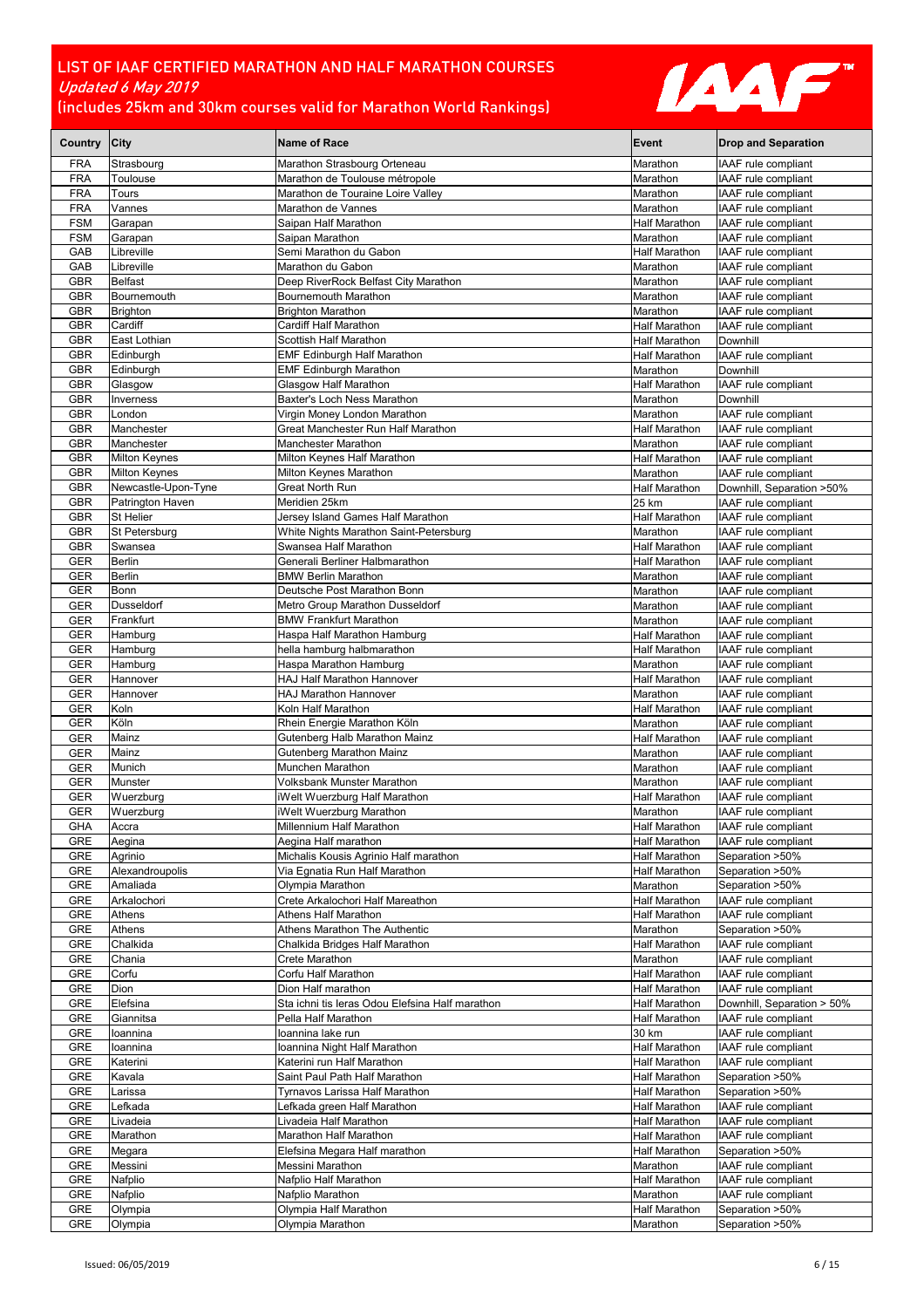

| Country                  | <b>City</b>                     | <b>Name of Race</b>                                                                                   | Event                                 | <b>Drop and Separation</b>                        |
|--------------------------|---------------------------------|-------------------------------------------------------------------------------------------------------|---------------------------------------|---------------------------------------------------|
| <b>GRE</b>               | Rhodes                          | Roads to Rhodes Half Marathon                                                                         | Half Marathon                         | IAAF rule compliant                               |
| <b>GRE</b>               | Rhodes                          | Roads to Rhodes Marathon                                                                              | Marathon                              | IAAF rule compliant                               |
| <b>GRE</b>               | Thessaloniki                    | Thessaloniki Night Half Marathon                                                                      | <b>Half Marathon</b>                  | IAAF rule compliant                               |
| <b>GRE</b>               | Thessaloniki                    | Thessaloniki Int'l Marathon Alexander the Great                                                       | Marathon                              | Separation >50%                                   |
| <b>GRE</b><br><b>GRE</b> | Trikala<br>Xanthi               | Kalampoka Trikala Half marathon<br>Democritus Xanthi Half Marathon                                    | Half Marathon<br><b>Half Marathon</b> | Downhill, Separation > 50%<br>IAAF rule compliant |
| <b>GUA</b>               | Escuintla                       | La Maratón de Guatemala                                                                               | Marathon                              | IAAF rule compliant                               |
| <b>GUA</b>               | Guayaquil                       | 21K Esquipulas                                                                                        | <b>Half Marathon</b>                  | IAAF rule compliant                               |
| <b>GUM</b>               | Tumon                           | Guam International Half Marathon                                                                      | <b>Half Marathon</b>                  | IAAF rule compliant                               |
| <b>GUM</b>               | Tumon                           | Guam International Marathon                                                                           | Marathon                              | IAAF rule compliant                               |
| <b>HKG</b>               | Hong Kong                       | Mizuno Hong Kong Half Marathon Championships 2018                                                     | <b>Half Marathon</b>                  | IAAF rule compliant                               |
| <b>HKG</b>               | Hong Kong                       | Standard Chartered Hong Kong Marathon                                                                 | Marathon                              | IAAF rule compliant                               |
| <b>HON</b><br><b>HON</b> | Puerto Cortes<br>San Pedro Sula | Maratón del Atlantico<br>Medio Maratón La Prensa                                                      | Marathon<br><b>Half Marathon</b>      | Separation >50%<br>IAAF rule compliant            |
| <b>HUN</b>               | <b>Budapest</b>                 | Telekom Vivicitta Spring Half Marathon Budapest                                                       | Half Marathon                         | IAAF rule compliant                               |
| <b>HUN</b>               | <b>Budapest</b>                 | Wizz Air Budapest Half Marathon                                                                       | <b>Half Marathon</b>                  | IAAF rule compliant                               |
| <b>HUN</b>               | <b>Budapest</b>                 | Spar Budapest Marathon                                                                                | Marathon                              | IAAF rule compliant                               |
| <b>INA</b>               | Borobudur                       | Borobudur Half Marathon                                                                               | Half Marathon                         | IAAF rule compliant                               |
| <b>INA</b>               | Borobudur                       | Borobudur Marathon                                                                                    | Marathon                              | IAAF rule compliant                               |
| <b>INA</b>               | Gianyar                         | <b>Bali Half Marathon</b>                                                                             | <b>Half Marathon</b>                  | IAAF rule compliant                               |
| <b>INA</b><br><b>INA</b> | Gianyar<br>Jakarta              | Bali Marathon                                                                                         | Marathon<br><b>Half Marathon</b>      | IAAF rule compliant<br>IAAF rule compliant        |
| <b>INA</b>               | Jakarta                         | Electric Jakarta Half Marathon<br>Electric Jakarta Marathon                                           | Marathon                              | IAAF rule compliant                               |
| <b>INA</b>               | Mandalika, Lombok               | Mandalika International Half Marathon                                                                 | Half Marathon                         | IAAF rule compliant                               |
| <b>INA</b>               | Mandalika, Lombok               | Mandalika International Marathon                                                                      | Marathon                              | IAAF rule compliant                               |
| INA                      | Mataram                         | Lombok Half Marathon                                                                                  | <b>Half Marathon</b>                  | Separation >50%                                   |
| <b>INA</b>               | Mataram                         | Lombok Marathon                                                                                       | Marathon                              | IAAF rule compliant                               |
| <b>INA</b>               | Tondano                         | Tondano Lake Half Marathon                                                                            | <b>Half Marathon</b>                  | Separation >50%                                   |
| <b>INA</b>               | Tondano                         | Tondano Lake Marathon                                                                                 | Marathon                              | IAAF rule compliant                               |
| <b>IND</b><br><b>IND</b> | Bangalore                       | Bengaluru Half Marathon                                                                               | Half Marathon                         | IAAF rule compliant                               |
| <b>IND</b>               | Bangalore<br>Bangalore          | Bengaluru Marathon<br>Bengaluru Midnight Marathon                                                     | Marathon<br>Marathon                  | IAAF rule compliant<br>IAAF rule compliant        |
| <b>IND</b>               | Chennai                         | Chennai Half Marathon                                                                                 | Half Marathon                         | IAAF rule compliant                               |
| <b>IND</b>               | Chennai                         | Inner Strength Half Marathon                                                                          | <b>Half Marathon</b>                  | IAAF rule compliant                               |
| <b>IND</b>               | Chennai                         | Wipro Chennai Marathon                                                                                | Marathon                              | IAAF rule compliant                               |
| <b>IND</b>               | Delhi                           | Airtel Delhi Half Marathon (Elite)                                                                    | <b>Half Marathon</b>                  | IAAF rule compliant                               |
| <b>IND</b>               | Delhi                           | IDBI Federal Life Insurance New Delhi Half Marathon                                                   | <b>Half Marathon</b>                  | IAAF rule compliant                               |
| <b>IND</b>               | Delhi                           | IDBI Federal Life Insurance New Delhi Marathon                                                        | Marathon                              | IAAF rule compliant                               |
| <b>IND</b><br><b>IND</b> | Juhu<br>Kolkata                 | Parinee Juhu Half Marathon<br>Tata Steel Kolkata 25km                                                 | <b>Half Marathon</b><br>25 km         | IAAF rule compliant<br>IAAF rule compliant        |
| <b>IND</b>               | Kolkata                         | IDBI Federal Kolkata Half Marathon                                                                    | <b>Half Marathon</b>                  | IAAF rule compliant                               |
| <b>IND</b>               | Kolkata                         | <b>IDBI Federal Kolkata Marathon</b>                                                                  | Marathon                              | IAAF rule compliant                               |
| <b>IND</b>               | Mumbai                          | Visai Virar Mayor's Half Marathon                                                                     | Half Marathon                         | IAAF rule compliant                               |
| <b>IND</b>               | Mumbai                          | Tata Mumbai Half Marathon                                                                             | Half Marathon                         | IAAF rule compliant                               |
| <b>IND</b>               | Mumbai                          | Visai Virar Mayor's Marathon                                                                          | Marathon                              | IAAF rule compliant                               |
| <b>IND</b>               | Mumbai                          | Tata Mumbai Marathon                                                                                  | Marathon                              | IAAF rule compliant                               |
| <b>IND</b><br><b>IND</b> | New Delhi<br>New Delhi          | IDBI Federal Life Insurance New Delhi Half Marathon<br>IDBI Federal Life Insurance New Delhi Marathon | Half Marathon<br>Marathon             | IAAF rule compliant<br>IAAF rule compliant        |
| <b>IND</b>               | Vadodara                        | Vadodara Half Marathon                                                                                | Half Marathon                         | IAAF rule compliant                               |
| <b>IND</b>               | Vadodara                        | Vadodara Marathon                                                                                     | Marathon                              | IAAF rule compliant                               |
| <b>IRL</b>               | Cork                            | Cork City Marathon                                                                                    | Marathon                              | IAAF rule compliant                               |
| IRL                      | Dublin                          | <b>SSE Airtricity Dublin Marathon</b>                                                                 | Marathon                              | IAAF rule compliant                               |
| <b>IRL</b>               | Waterford                       | Waterford Viking Marathon                                                                             | Marathon                              | IAAF rule compliant                               |
| <b>ISR</b>               | Gan HaShlosha                   | Valley of Springs Half Marathon                                                                       | <b>Half Marathon</b>                  | IAAF rule compliant                               |
| <b>ISR</b><br><b>ISR</b> | Jerusalem<br>Jerusalem          | Jerusalem Half Marathon<br>Jerusalem Winner Marathon                                                  | Half Marathon<br>Marathon             | IAAF rule compliant<br>IAAF rule compliant        |
| <b>ISR</b>               | Tel Aviv                        | Tel Aviv Half Marathon                                                                                | Half Marathon                         | IAAF rule compliant                               |
| <b>ISR</b>               | Tel Aviv                        | Tel Aviv Marathon                                                                                     | Marathon                              | IAAF rule compliant                               |
| <b>ISR</b>               | Tiberias                        | Sea of Galilee Winner Tiberias Half Marathon                                                          | <b>Half Marathon</b>                  | IAAF rule compliant                               |
| <b>ISR</b>               | Tiberias                        | Sea of Galilee Winner Tiberias Marathon                                                               | Marathon                              | IAAF rule compliant                               |
| <b>ITA</b>               | Aquileia                        | Unesco cities Marathon                                                                                | Marathon                              | Downhill, Separation > 50%                        |
| ITA                      | <b>Brescia</b>                  | Brescia Art Half Marathon                                                                             | <b>Half Marathon</b>                  | Downhill                                          |
| <b>ITA</b>               | <b>Brescia</b>                  | Brescia Art Half Marathon                                                                             | Marathon                              | Downhill                                          |
| <b>ITA</b><br><b>ITA</b> | Cagliari<br>Carpi               | Maratona internazionale di Cagliari<br>Carpi Maratona d'Italia Memorial Enzo Ferrari                  | Marathon<br>Marathon                  | IAAF rule compliant<br>Downhill, Separation > 50% |
| <b>ITA</b>               | Caserta                         | Flik Flok Caserta Mezza maratona                                                                      | Half Marathon                         | IAAF rule compliant                               |
| <b>ITA</b>               | Caserta                         | Reggia Reggia half marathon                                                                           | Half Marathon                         | IAAF rule compliant                               |
| <b>ITA</b>               | Chia                            | Chia Laguna Half Marathon                                                                             | Half Marathon                         | IAAF rule compliant                               |
| <b>ITA</b>               | Crema                           | Maratonina Città di Crema                                                                             | Half Marathon                         | IAAF rule compliant                               |
| <b>ITA</b>               | Cremona                         | Mezza maratona di Cremona                                                                             | Half Marathon                         | IAAF rule compliant                               |
| <b>ITA</b>               | Firenze                         | Firenze Marathon                                                                                      | Marathon                              | IAAF rule compliant                               |
| <b>ITA</b><br><b>ITA</b> | Gallarate<br>Genova             | Mezza maratona Gallarate<br>Mezza maratona internazionale di Genova                                   | Half Marathon<br>Half Marathon        | IAAF rule compliant<br>IAAF rule compliant        |
|                          |                                 |                                                                                                       |                                       |                                                   |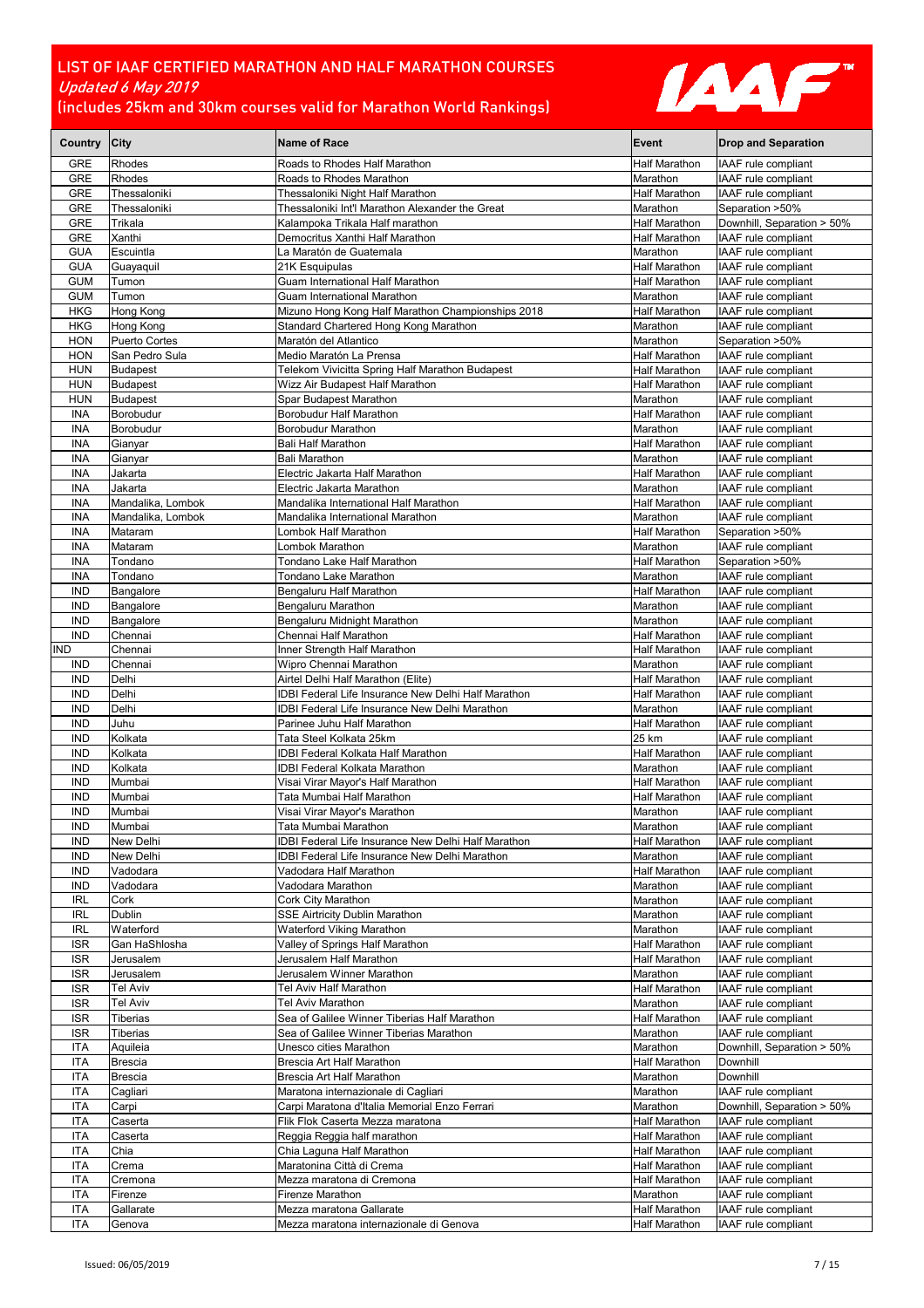

| Country City             |                                | <b>Name of Race</b>                                                 | Event                            | <b>Drop and Separation</b>                        |
|--------------------------|--------------------------------|---------------------------------------------------------------------|----------------------------------|---------------------------------------------------|
| <b>ITA</b>               | Imperia                        | Mezza maratona internazionale citta di Imperia                      | <b>Half Marathon</b>             | IAAF rule compliant                               |
| ITA                      | Iseo                           | Iseo Maratona del acqua                                             | Marathon                         | IAAF rule compliant                               |
| <b>ITA</b>               | Jesolo                         | Moonlight Half Marathon                                             | Half Marathon                    | Separation >50%                                   |
| <b>ITA</b>               | Merano                         | Merano-Lagundo Half Marathon                                        | Half Marathon                    | IAAF rule compliant                               |
| <b>ITA</b>               | Milan                          | Milano21 Half Marathon                                              | Half Marathon                    | IAAF rule compliant                               |
| ITA<br><b>ITA</b>        | Milan<br>Milan                 | Stramilano Half Marathon<br>Milano Marathon                         | Half Marathon<br>Marathon        | IAAF rule compliant<br>IAAF rule compliant        |
| <b>ITA</b>               | Mira                           | Dogi's Half Marathon                                                | Half Marathon                    | IAAF rule compliant                               |
| <b>ITA</b>               | Napoli                         | Napoli city Half Marathon                                           | Half Marathon                    | IAAF rule compliant                               |
| <b>ITA</b>               | Ostia                          | Roma Ostia Half Marathon                                            | Half Marathon                    | Separation >50%                                   |
| <b>ITA</b>               | Padova                         | Padova Half Marathon                                                | Half Marathon                    | IAAF rule compliant                               |
| <b>ITA</b>               | Padova                         | Padova Marathon                                                     | Marathon                         | IAAF rule compliant                               |
| <b>ITA</b>               | Parma                          | Parma marathon                                                      | Marathon                         | IAAF rule compliant                               |
| <b>ITA</b>               | Pisa                           | Pïsa Marathon                                                       | Marathon                         | IAAF rule compliant                               |
| <b>ITA</b>               | Pordenone                      | Maratonina dei borghi                                               | Half Marathon                    | IAAF rule compliant                               |
| <b>ITA</b><br><b>ITA</b> | Ravenna<br>Ravenna             | Half Marathon Ravenna Citta d'Arte<br>Marathon Ravenna Citta d'Arte | <b>Half Marathon</b><br>Marathon | IAAF rule compliant<br>IAAF rule compliant        |
| ITA                      | Riva Del Garda                 | Garda Trentino Half Marathon                                        | Half Marathon                    | IAAF rule compliant                               |
| <b>ITA</b>               | Rome                           | Maratona Internazionale di Roma                                     | Marathon                         | IAAF rule compliant                               |
| <b>ITA</b>               | Telesia                        | Telesia Half Marathon                                               | Half Marathon                    | IAAF rule compliant                               |
| <b>ITA</b>               | Terni                          | Maratonina di San Valentino Ferentillo Terni                        | Half Marathon                    | Downhill, Separation > 50%                        |
| <b>ITA</b>               | Terni                          | Maratona di San Valentino Terni                                     | Marathon                         | IAAF rule compliant                               |
| <b>ITA</b>               | Trento                         | Trento Half Marathon                                                | Half Marathon                    | IAAF rule compliant                               |
| ITA                      | Treviso                        | Treviso Half Marathon                                               | Half Marathon                    | IAAF rule compliant                               |
| ITA                      | Treviso                        | Treviso Marathon                                                    | Marathon                         | IAAF rule compliant                               |
| <b>ITA</b>               | Trieste                        | Trieste running festival Half Marathon                              | <b>Half Marathon</b>             | Downhill, Separation > 50%                        |
| <b>ITA</b>               | Turin<br>Turin                 | Torino Half Marathon                                                | Half Marathon<br>Marathon        | Downhill, Separation > 50%<br>IAAF rule compliant |
| <b>ITA</b><br><b>ITA</b> | Udine                          | Torino Marathon<br>Maratonina Citta di Udine                        | Half Marathon                    | Separation >50%                                   |
| ITA                      | Venice                         | Venice Marathon                                                     | Marathon                         | Separation >50%                                   |
| ITA                      | Verbania                       | Lago Maggiore Half Marathon                                         | Half Marathon                    | IAAF rule compliant                               |
| <b>ITA</b>               | Verona                         | Giulietta Romeo Half Marathon di Verona                             | <b>Half Marathon</b>             | IAAF rule compliant                               |
| <b>ITA</b>               | Verona                         | Verona Cangrande Half Marathon                                      | Half Marathon                    | IAAF rule compliant                               |
| <b>ITA</b>               | Verona                         | Verona Marathon                                                     | Marathon                         | IAAF rule compliant                               |
| JAM                      | Kingston                       | Kingston City Half Marathon                                         | Half Marathon                    | IAAF rule compliant                               |
| <b>JAM</b>               | Kingston                       | Kingston City Marathon                                              | Marathon                         | IAAF rule compliant                               |
| <b>JAM</b>               | Negril                         | Reggae Half Marathon                                                | Half Marathon                    | IAAF rule compliant                               |
| <b>JAM</b><br><b>JOR</b> | Negril<br>Amman                | Reggae Marathon<br>Semi Marathon d Amman                            | Marathon<br>Half Marathon        | IAAF rule compliant<br>IAAF rule compliant        |
| <b>JOR</b>               | Amman                          | Marathon d Amman                                                    | Marathon                         | IAAF rule compliant                               |
| <b>JOR</b>               | Aqaba                          | Agaba Half Marathon                                                 | Half Marathon                    | IAAF rule compliant                               |
| <b>JOR</b>               | Dead Sea                       | Dead Sea Half Marathon                                              | Half Marathon                    | Downhill, Separation > 50%                        |
| <b>JPN</b>               | Fuji Kawaguchi Town            | Mt Fuji Marathon                                                    | Marathon                         | IAAF rule compliant                               |
| <b>JPN</b>               | Fukuoka                        | Fukuoka International Open Marathon Championship                    | Marathon                         | IAAF rule compliant                               |
| <b>JPN</b>               | Gifu                           | Gifu Seiryu Half Marathon                                           | Half Marathon                    | IAAF rule compliant                               |
| <b>JPN</b>               | Hakodate                       | Hakodate Half Marathon                                              | <b>Half Marathon</b>             | IAAF rule compliant                               |
| JPN                      | Hakodate                       | Hakodate Marathon                                                   | Marathon                         | IAAF rule compliant                               |
| JPN<br>JPN               | Hofu City<br>Imizu City        | Hofu Yumiuri Marathon<br>Toyama Marathon                            | Marathon<br>Marathon             | IAAF rule compliant<br>IAAF rule compliant        |
| JPN                      | Kanazawa City                  | Kanazawa Marathon                                                   | Marathon                         | IAAF rule compliant                               |
| <b>JPN</b>               | Kashiwazaki                    | Kashiwazaki Half Marathon                                           | <b>Half Marathon</b>             | IAAF rule compliant                               |
| <b>JPN</b>               | Kashiwazaki                    | Kashiwazaki Marathon                                                | Marathon                         | IAAF rule compliant                               |
| <b>JPN</b>               | Kawagoe City                   | Koedo Kawagoe Half Martahon                                         | Half Marathon                    | IAAF rule compliant                               |
| JPN                      | Kazumigaura                    | Kazumigaura Marathon/International Blind Marathon                   | Marathon                         | IAAF rule compliant                               |
| JPN                      | Kitakyushu                     | Kitakyushu Marathon                                                 | Marathon                         | IAAF rule compliant                               |
| JPN                      | Kobe                           | Kobe Marathon                                                       | Marathon                         | IAAF rule compliant                               |
| <b>JPN</b>               | Kochi                          | Kochi Ryoma Marathon                                                | Marathon                         | IAAF rule compliant                               |
| <b>JPN</b><br>JPN        | Kumamoto City<br>Kumamoto City | Kumamoto Castle 30km<br>Kumamoto Castle Marathon                    | 30 km<br>Marathon                | IAAF rule compliant<br>IAAF rule compliant        |
| <b>JPN</b>               | Kyoto                          | Kyoto Marathon                                                      | Marathon                         | IAAF rule compliant                               |
| JPN                      | Marugame                       | Kagawa Marugame International Half Marathon                         | <b>Half Marathon</b>             | IAAF rule compliant                               |
| <b>JPN</b>               | Matsue                         | Matsue Ladies Half Marathon                                         | Half Marathon                    | IAAF rule compliant                               |
| <b>JPN</b>               | Matsuyama                      | Ehime Marathon                                                      | Marathon                         | IAAF rule compliant                               |
| <b>JPN</b>               | Mito                           | Mito Marathon                                                       | Marathon                         | IAAF rule compliant                               |
| <b>JPN</b>               | Miyagi-ken                     | Tohoku-Miyagi Revive Marathon                                       | Marathon                         | IAAF rule compliant                               |
| JPN                      | Nagai City                     | Nagai Half Marathon                                                 | Half Marathon                    | IAAF rule compliant                               |
| <b>JPN</b>               | Nagai City                     | Nagai Marathon                                                      | Marathon                         | IAAF rule compliant                               |
| <b>JPN</b><br><b>JPN</b> | Nagano                         | Nagano Marathon<br>Nagoya Women's Half Marathon                     | Marathon<br>Half Marathon        | IAAF rule compliant<br>IAAF rule compliant        |
| <b>JPN</b>               | Nagoya<br>Nagoya               | Nagoya Women's Marathon                                             | Marathon                         | IAAF rule compliant                               |
| <b>JPN</b>               | Nara                           | Nara Marathon                                                       | Marathon                         | IAAF rule compliant                               |
| <b>JPN</b>               | Niigata City                   | Niigata Half Marathon                                               | <b>Half Marathon</b>             | IAAF rule compliant                               |
| JPN                      | Niigata City                   | Niigata City Marathon                                               | Marathon                         | IAAF rule compliant                               |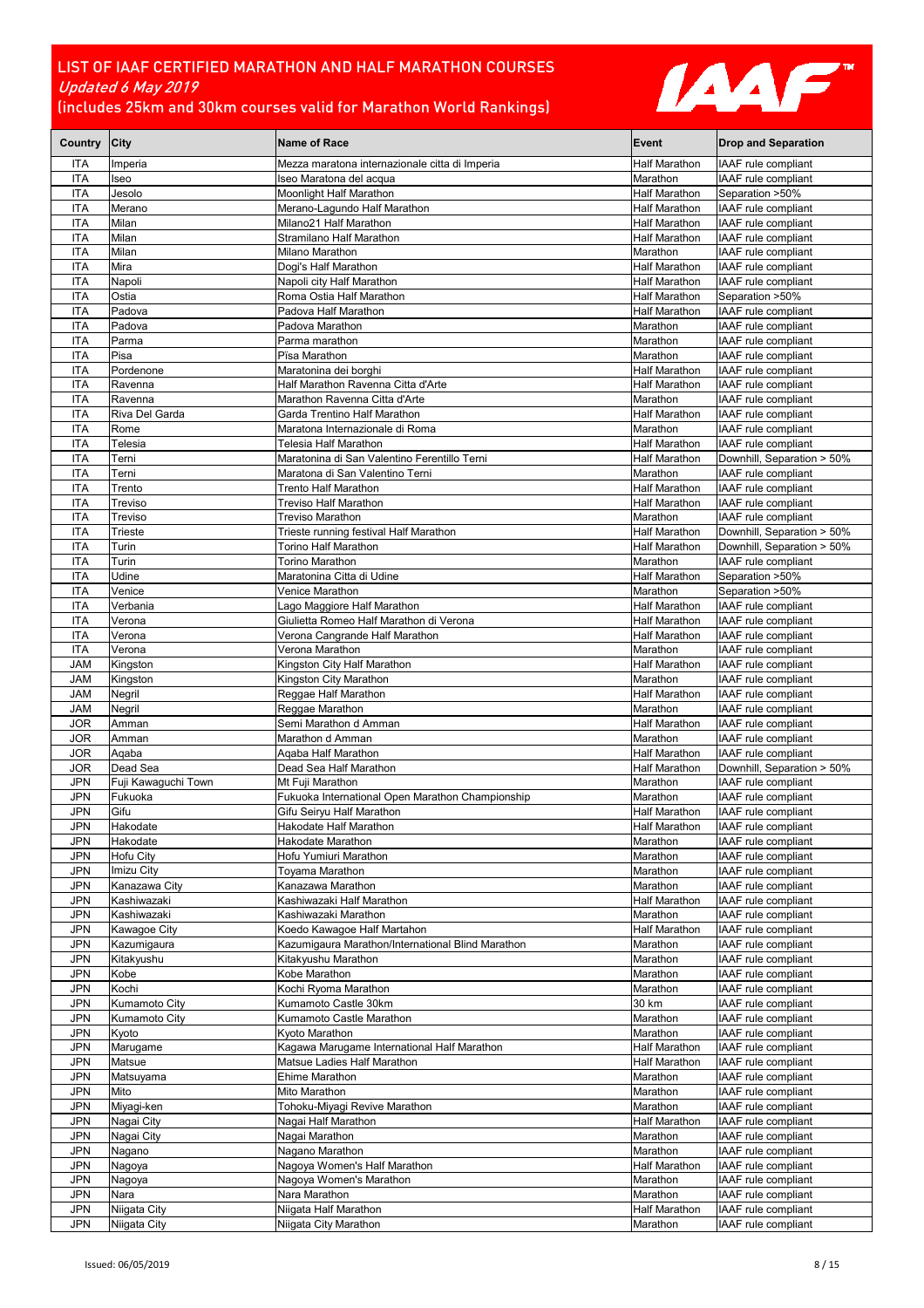

| Country                  | <b>City</b>             | <b>Name of Race</b>                                                                          | Event                          | <b>Drop and Separation</b>                 |
|--------------------------|-------------------------|----------------------------------------------------------------------------------------------|--------------------------------|--------------------------------------------|
| <b>JPN</b>               | Nobeoka City            | Nobeoka Nishinippon Marathon                                                                 | Marathon                       | IAAF rule compliant                        |
| <b>JPN</b>               | Ohme                    | Ohme-Hochi 30km Road Race                                                                    | 30 km                          | IAAF rule compliant                        |
| <b>JPN</b>               | Oita                    | Beppu-Oita Mainichi Marathon                                                                 | Marathon                       | IAAF rule compliant                        |
| <b>JPN</b>               | Okayama City            | Sanyo Ladies Road Race - Half Marathon                                                       | Half Marathon                  | IAAF rule compliant                        |
| <b>JPN</b>               | Osaka                   | Osaka Half Marathon                                                                          | Half Marathon                  | IAAF rule compliant                        |
| <b>JPN</b>               | Osaka                   | Osaka Marathon                                                                               | Marathon                       | IAAF rule compliant                        |
| JPN                      | Osaka                   | Osaka Women's Marathon                                                                       | Marathon                       | IAAF rule compliant                        |
| <b>JPN</b>               | Otsu                    | Lake Biwa Mainichi Marathon                                                                  | Marathon                       | IAAF rule compliant                        |
| JPN                      | Sagmihara City          | Kanto Collegiate Athletics Champs - Half Marathon                                            | Half Marathon                  | IAAF rule compliant                        |
| <b>JPN</b>               | Saitama                 | Saitama International Marathon                                                               | Marathon                       | IAAF rule compliant                        |
| <b>JPN</b>               | Sapporo                 | Hokkaido Marathon                                                                            | Marathon                       | IAAF rule compliant                        |
| JPN                      | Sendai City<br>Senshu   | Sendai International Half Marathon                                                           | Half Marathon<br>Marathon      | IAAF rule compliant                        |
| <b>JPN</b><br><b>JPN</b> | Setagaya-ku             | Senshu International City Marathon                                                           | Half Marathon                  | IAAF rule compliant<br>IAAF rule compliant |
| <b>JPN</b>               | Shizuoka                | Setagaya 246 Half Marathon<br>Shizuoka Marathon                                              | Marathon                       | IAAF rule compliant                        |
| JPN                      | Tachikawa City, Tokyo   | Hakone Ekiden Qualification Race - Half Marathon                                             | Half Marathon                  | IAAF rule compliant                        |
| <b>JPN</b>               | Tachikawa City, Tokyo   | Tachikawa City Half Marathon                                                                 | Half Marathon                  | IAAF rule compliant                        |
| <b>JPN</b>               | Tokushima               | Tokushima Marathon                                                                           | Marathon                       | IAAF rule compliant                        |
| JPN                      | Tokyo                   | Tokyo Marathon                                                                               | Marathon                       | IAAF rule compliant                        |
| <b>JPN</b>               | Tokyo                   | Marathon Grand Championships                                                                 | Marathon                       | IAAF rule compliant                        |
| JPN                      | Yamaguchi               | All Japan Industrial T&F Association - Half Marathon Championships                           | Half Marathon                  | IAAF rule compliant                        |
| KAZ                      | Almaty                  | Almaty Marathon                                                                              | Marathon                       | IAAF rule compliant                        |
| KAZ                      | Astana                  | Astana Marathon                                                                              | Marathon                       | IAAF rule compliant                        |
| <b>KEN</b>               | Nairobi                 | Standard Chartered Nairobi Half Marathon                                                     | Half Marathon                  | IAAF rule compliant                        |
| KEN                      | Nairobi                 | Standard Chartered Nairobi Marathon                                                          | Marathon                       | IAAF rule compliant                        |
| <b>KOR</b>               | Chuncheon               | Chosunilbo Chuncheon Marathon                                                                | Marathon                       | IAAF rule compliant                        |
| <b>KOR</b>               | Daegu                   | Daegu International Half Marathon                                                            | <b>Half Marathon</b>           | IAAF rule compliant                        |
| <b>KOR</b>               | Daegu                   | Daegu International Marathon                                                                 | Marathon                       | IAAF rule compliant                        |
| <b>KOR</b>               | <b>Gunsan City</b>      | Gunsan Saemangeum International Marathon                                                     | Marathon                       | IAAF rule compliant                        |
| <b>KOR</b>               | Gyeonggi                | Gyeonggi International Half Marathon                                                         | Half Marathon                  | IAAF rule compliant                        |
| <b>KOR</b>               | Gyeongju                | Gyeongju International Marathon                                                              | Marathon                       | IAAF rule compliant                        |
| <b>KOR</b>               | Incheon                 | Incheon International Half Marathon                                                          | Half Marathon                  | IAAF rule compliant                        |
| <b>KOR</b>               | Incheon                 | Incheon Songdo International Half Marathon                                                   | Half Marathon                  | IAAF rule compliant                        |
| <b>KOR</b>               | Seoul                   | JoongAng Seoul International Marathon                                                        | Marathon                       | IAAF rule compliant                        |
| <b>KOR</b><br><b>KOR</b> | Seoul<br>Seoul          | Seoul International Marathon<br>Korean Olympic Trials Marathon (National Sports Games Seoul) | Marathon<br>Marathon           | IAAF rule compliant<br>IAAF rule compliant |
| <b>KOS</b>               | Prishtina               | Prishtina Kosovo Half marathon                                                               | Half Marathon                  | IAAF rule compliant                        |
| <b>KSA</b>               | Riyad                   | Riyad half marathon                                                                          | Half Marathon                  | IAAF rule compliant                        |
| <b>KUW</b>               | <b>Kuwait City</b>      | GulfBank 642 Half Marathon                                                                   | <b>Half Marathon</b>           | IAAF rule compliant                        |
| <b>KUW</b>               | <b>Kuwait City</b>      | GulfBank 642 Marathon                                                                        | Marathon                       | IAAF rule compliant                        |
| LAT                      | Riga                    | Nordea Riga Marathon                                                                         | Marathon                       | IAAF rule compliant                        |
| LBA                      | Tripoli                 | Tripoli Half Marathon                                                                        | Half Marathon                  | IAAF rule compliant                        |
| LBN                      | <b>Beirut</b>           | Blom Bank Beirut Half Marathon                                                               | Half Marathon                  | IAAF rule compliant                        |
| LBN                      | Beirut                  | Half Marathon ISF Beirut                                                                     | Half Marathon                  | IAAF rule compliant                        |
| LBN                      | <b>Beirut</b>           | <b>Blom Bank Beirut Marathon</b>                                                             | Marathon                       | IAAF rule compliant                        |
| LBN                      | Saida                   | Marathon international de Saida                                                              | Marathon                       | IAAF rule compliant                        |
| LTU                      | Kaunas                  | Kaunas Half Marathon                                                                         | <b>Half Marathon</b>           | IAAF rule compliant                        |
| LTU                      | Kaunas                  | Kaunas Marathon                                                                              | Marathon                       | IAAF rule compliant                        |
| LTU                      | Vilnius                 | Vilniaus Pusemaratono                                                                        | Half Marathon                  | IAAF rule compliant                        |
| LTU                      | Vilnius                 | Vilnius Marathon                                                                             | Marathon                       | IAAF rule compliant                        |
| <b>LUX</b>               | Remich                  | <b>ING Route du vin Semi marathon</b>                                                        | Half Marathon                  | IAAF rule compliant                        |
| MAC                      | Macau                   | Macau International Half Marathon                                                            | Half Marathon                  | IAAF rule compliant                        |
| <b>MAC</b>               | Macau                   | Macau International Marathon                                                                 | Marathon                       | IAAF rule compliant                        |
| <b>MAR</b>               | Agadir                  | Semi marathon de Agadir                                                                      | Half Marathon                  | IAAF rule compliant                        |
| <b>MAR</b>               | Agadir                  | Marathon de Agadir                                                                           | Marathon                       | IAAF rule compliant                        |
| <b>MAR</b>               | Berkane                 | Semi marathon international de Berkane                                                       | Half Marathon                  | IAAF rule compliant<br>IAAF rule compliant |
| <b>MAR</b><br><b>MAR</b> | Bouskoura<br>Casablanca | Semi marathon Forest hill de Bouskoura<br>Semi marathon de Casablanca                        | Half Marathon<br>Half Marathon | IAAF rule compliant                        |
| <b>MAR</b>               | Casablanca              | Marathon international de Casablanca                                                         | Marathon                       | IAAF rule compliant                        |
| <b>MAR</b>               | Dar Bouazza             | Semi Marathon de Dar Bouazza                                                                 | Half Marathon                  | IAAF rule compliant                        |
| <b>MAR</b>               | Fes                     | Semi marathon de Fes                                                                         | Half Marathon                  | IAAF rule compliant                        |
| <b>MAR</b>               | Fes                     | Mararthon international de Fes                                                               | Marathon                       | IAAF rule compliant                        |
| <b>MAR</b>               | Laayoune                | Laayoune Semi Marathon international                                                         | Half Marathon                  | IAAF rule compliant                        |
| <b>MAR</b>               | Marrakech               | Semi Marathon international de Marrakech                                                     | Half Marathon                  | IAAF rule compliant                        |
| <b>MAR</b>               | Marrakech               | Marathon international de Marrakech                                                          | Marathon                       | IAAF rule compliant                        |
| <b>MAR</b>               | Meknes                  | Semi Marathon de Meknes                                                                      | Half Marathon                  | IAAF rule compliant                        |
| <b>MAR</b>               | Rabat                   | Semi Marathon de Rabat                                                                       | Half Marathon                  | IAAF rule compliant                        |
| <b>MAR</b>               | Rabat                   | Marathon international de Rabat                                                              | Marathon                       | IAAF rule compliant                        |
| <b>MAR</b>               | Safi                    | Semi marathon international de Safi                                                          | Half Marathon                  | IAAF rule compliant                        |
| <b>MAR</b>               | Sefrou                  | Semi Marathon de Sefrou                                                                      | Half Marathon                  | IAAF rule compliant                        |
| <b>MAR</b>               | Tamesna                 | Semi Marathon international de Tamesna                                                       | Half Marathon                  | IAAF rule compliant                        |
| <b>MAR</b>               | Tanger                  | Semi marathon international de Tanger                                                        | Half Marathon                  | IAAF rule compliant                        |
| <b>MAR</b>               | Tanger                  | Marathon international de Tanger                                                             | Marathon                       | IAAF rule compliant                        |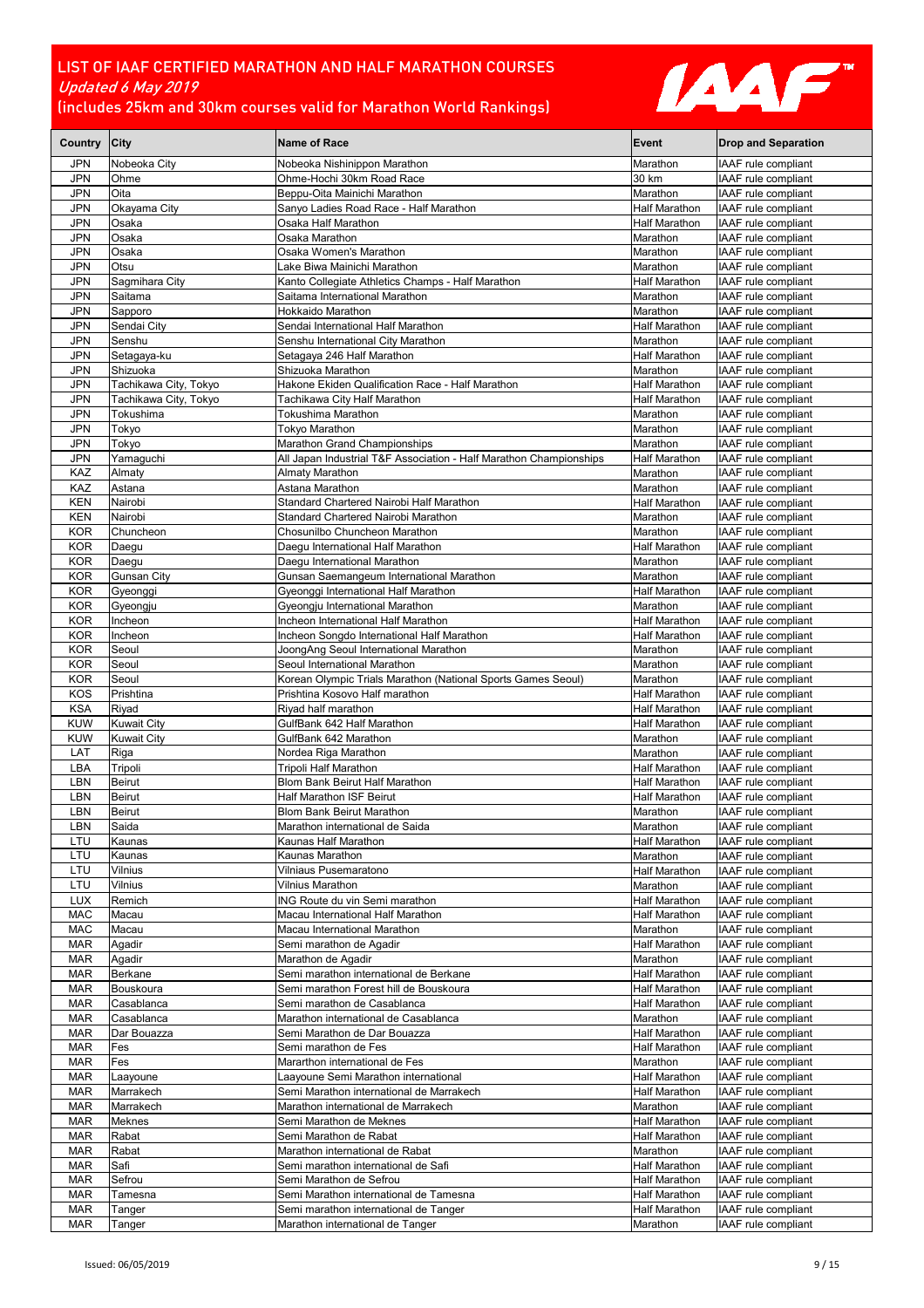

| Country                  | <b>City</b>                   | Name of Race                                                                    | Event                                        | <b>Drop and Separation</b>                        |
|--------------------------|-------------------------------|---------------------------------------------------------------------------------|----------------------------------------------|---------------------------------------------------|
| <b>MAR</b>               | Tantan                        | Semi Marathon de Tantan                                                         | Half Marathon                                | IAAF rule compliant                               |
| <b>MAS</b>               | Georgetown                    | Penang Bridge Half Marathon                                                     | <b>Half Marathon</b>                         | IAAF rule compliant                               |
| <b>MAS</b>               | Georgetown                    | Penang Bridge International Marathon                                            | Marathon                                     | IAAF rule compliant                               |
| MAS                      | Kota Kinabalu                 | Borneo International Half Marathon                                              | Half Marathon                                | IAAF rule compliant                               |
| <b>MAS</b><br><b>MAS</b> | Kota Kinabalu<br>Kuala Lumpur | Borneo International Marathon<br><b>HSN Half Marathon</b>                       | Marathon<br>Half Marathon                    | IAAF rule compliant<br>IAAF rule compliant        |
| MAS                      | Kuala Lumpur                  | Standard Chartered Kuala Lumpur Half Marathon                                   | <b>Half Marathon</b>                         | IAAF rule compliant                               |
| <b>MAS</b>               | Kuala Lumpur                  | Score Run Kuala Lumpur                                                          | <b>Half Marathon</b>                         | IAAF rule compliant                               |
| <b>MAS</b>               | Kuala Lumpur                  | Standard Chartered Kuala Lumpur Marathon                                        | Marathon                                     | IAAF rule compliant                               |
| MAS                      | Kuching                       | Kuching Half Marathon                                                           | <b>Half Marathon</b>                         | IAAF rule compliant                               |
| <b>MAS</b>               | Kuching                       | Kuching Marathon                                                                | Marathon                                     | IAAF rule compliant                               |
| <b>MAS</b>               | Putrajaya                     | Putrajaya Night Half Marathon                                                   | <b>Half Marathon</b>                         | IAAF rule compliant                               |
| <b>MAS</b>               | Putrajaya                     | <b>SCORE Half Marathon</b>                                                      | <b>Half Marathon</b>                         | IAAF rule compliant                               |
| MAS<br><b>MAS</b>        | Putrajaya<br>Putrajaya        | Putrajaya Night Marathon<br><b>SCORE Marathon</b>                               | Marathon<br>Marathon                         | IAAF rule compliant<br>IAAF rule compliant        |
| MAS                      | Shah Alam                     | Malaysia Women Marathon                                                         | Marathon                                     | IAAF rule compliant                               |
| <b>MDA</b>               | Chisinau                      | Chisinau international Marathon                                                 | Marathon                                     | IAAF rule compliant                               |
| <b>MEX</b>               | Aquascalientes                | Maratón Aguascalientes                                                          | Marathon                                     | IAAF rule compliant                               |
| <b>MEX</b>               | Avándaro Valle de Bravo       | Medio Maratón de Verano                                                         | Half Marathon                                | IAAF rule compliant                               |
| MEX                      | Cajititla                     | Medio Maratón Internacional Tlajomulco Cajititla                                | <b>Half Marathon</b>                         | Separation >50%                                   |
| <b>MEX</b>               | Cancún                        | Medio Maratón de la Mujer                                                       | <b>Half Marathon</b>                         | IAAF rule compliant                               |
| <b>MEX</b>               | Celaya                        | Maratón del Centenario de las B. de Celaya                                      | Marathon<br><b>Half Marathon</b>             | IAAF rule compliant<br><b>IAAF</b> rule compliant |
| MEX<br><b>MEX</b>        | Chihuahua<br>Ciudad Juárez    | Medio Maratón Arriba Chihuahua<br>7mo Medio Maratón Int'l Gas Natural de Juárez | <b>Half Marathon</b>                         | IAAF rule compliant                               |
| <b>MEX</b>               | Ciudad Juárez                 | 7mo Maratón Int'l Gas Natural de Juárez                                         | Marathon                                     | IAAF rule compliant                               |
| <b>MEX</b>               | Culiacan                      | Maratón Internacional Culiacan                                                  | Marathon                                     | IAAF rule compliant                               |
| <b>MEX</b>               | Guachochi                     | Ultramaratón de las Cañones (21.0975 km)                                        | <b>Half Marathon</b>                         | Separation >50%                                   |
| MEX                      | Guadalajara                   | Medio Maratón Atlas                                                             | Half Marathon                                | IAAF rule compliant                               |
| MEX                      | Guadalajara                   | Maratón Guadalajara Megacable                                                   | Marathon                                     | IAAF rule compliant                               |
| <b>MEX</b>               | Guayaquil                     | Rock and Roll Querétaro Half Mar.                                               | <b>Half Marathon</b>                         | IAAF rule compliant                               |
| <b>MEX</b><br>MEX        | Hermosillo<br>Hermosillo      | Gran Maratón Hermosillo Half Maratón<br>Gran Maratón Hermosillo                 | <b>Half Marathon</b><br>Marathon             | IAAF rule compliant<br>IAAF rule compliant        |
| <b>MEX</b>               | Juarez                        | Juarez Half Marathon                                                            | Half Marathon                                | IAAF rule compliant                               |
| <b>MEX</b>               | Juarez                        | Maratón Int'l de Juárez                                                         | Marathon                                     | IAAF rule compliant                               |
| <b>MEX</b>               | León                          | Maratón León                                                                    | Marathon                                     | IAAF rule compliant                               |
| <b>MEX</b>               | Mazatlán                      | Gran Maratón Pacifico                                                           | Marathon                                     | IAAF rule compliant                               |
| <b>MEX</b>               | Mérida                        | Mérida Maratón Half Maratón                                                     | <b>Half Marathon</b>                         | IAAF rule compliant                               |
| MEX                      | Mérida                        | Mérida Maratón                                                                  | Marathon                                     | IAAF rule compliant                               |
| <b>MEX</b>               | Mexicali<br>Mexicali          | Medio Maratón Cetys Zorros<br>Medio Maratón Ciudad de Mexicali                  | <b>Half Marathon</b>                         | IAAF rule compliant<br>IAAF rule compliant        |
| MEX<br><b>MEX</b>        | Mexicali                      | Maratón Gobernador Francisco Vega de Lamadrid                                   | <b>Half Marathon</b><br>Marathon             | IAAF rule compliant                               |
| MEX                      | México City                   | Medio Maratón CDMX                                                              | <b>Half Marathon</b>                         | IAAF rule compliant                               |
| MEX                      | México City                   | Maratón Ciudad de México                                                        | Marathon                                     | IAAF rule compliant                               |
| <b>MEX</b>               | Monterrey                     | 21K Nuevo León                                                                  | Half Marathon                                | IAAF rule compliant                               |
| <b>MEX</b>               | Nuevo Vallarta                | Medio Maratón Turístico Riviera Nayarit                                         | Half Marathon                                | IAAF rule compliant                               |
| <b>MEX</b>               | Querétaro                     | Querétaro Marathon                                                              | Marathon                                     | IAAF rule compliant                               |
| MEX<br>MEX               | Saltillo<br>Tehuacán          | 21k Coahuila<br>Medio Maratón Varmex                                            | <b>Half Marathon</b><br><b>Half Marathon</b> | IAAF rule compliant<br>IAAF rule compliant        |
| MEX                      | Tehuacán                      | Maratón Varmex                                                                  | Marathon                                     | IAAF rule compliant                               |
| MEX                      | Tijuana                       | Medio Maratón Internacional Tijuana                                             | Half Marathon                                | IAAF rule compliant                               |
| MEX                      | Tlajomulco de Zúñiga          | Medio Maratón Tlajomulco                                                        | Half Marathon                                | IAAF rule compliant                               |
| <b>MEX</b>               | Toluca                        | Gran Maratón Mexiquense Medio Maratón                                           | Half Marathon                                | IAAF rule compliant                               |
| <b>MEX</b>               | Toluca                        | Gran Maratón Mexiquense                                                         | Marathon                                     | IAAF rule compliant                               |
| MEX                      | Torreón                       | Maratón LALA                                                                    | Marathon                                     | IAAF rule compliant                               |
| MEX<br>MEX               | Villahermosa<br>Villahermosa  | Medio Maratón Int'l Villahermosa<br>Maratón de Tabasco #Yo Corro 3n la Depo     | <b>Half Marathon</b><br>Marathon             | IAAF rule compliant<br>IAAF rule compliant        |
| MEX                      | Zapopan                       | Zapopan 21k                                                                     | Half Marathon                                | IAAF rule compliant                               |
| <b>MKD</b>               | Skopje                        | Wizz Air Skopje Half Marathon                                                   | Half Marathon                                | IAAF rule compliant                               |
| <b>MKD</b>               | Skopje                        | Wizz Air Skopje Marathon                                                        | Marathon                                     | IAAF rule compliant                               |
| <b>MNE</b>               | Podgorica                     | Podgorica Half Marathon                                                         | Half Marathon                                | IAAF rule compliant                               |
| <b>MNE</b>               | Podgorica                     | Podgorica Marathon                                                              | Marathon                                     | IAAF rule compliant                               |
| <b>MNE</b>               | Prilep                        | The Postal Half Marathon                                                        | Half Marathon                                | IAAF rule compliant                               |
| <b>MNE</b>               | Prilep                        | The Postal Marathon<br>Meia Maratona Internacional de Maputo                    | Marathon                                     | IAAF rule compliant<br>IAAF rule compliant        |
| MOZ<br><b>MRI</b>        | Maputo<br><b>Mauritius</b>    | Mauritius Marathon                                                              | Half Marathon<br>Marathon                    | IAAF rule compliant                               |
| <b>NAM</b>               | Swakopmund                    | AUSC Region 5 Marathon                                                          | Marathon                                     | IAAF rule compliant                               |
| <b>NAM</b>               | Swakopmund                    | Husab Marathon                                                                  | Marathon                                     | IAAF rule compliant                               |
| <b>NAM</b>               | Swakopmund                    | Lucky Star Marathon                                                             | Marathon                                     | IAAF rule compliant                               |
| <b>NAM</b>               | Swakopmund                    | Rio Tinto Marathon                                                              | Marathon                                     | IAAF rule compliant                               |
| <b>NAM</b>               | Swakopmund                    | Rössing Marathon                                                                | Marathon                                     | IAAF rule compliant                               |
| <b>NCA</b><br><b>NED</b> | Managua<br>Amsterdam          | Maratón de los Juegos Centroamercanos<br>TCS Amsterdam Half Marathon            | Marathon<br><b>Half Marathon</b>             | IAAF rule compliant<br>IAAF rule compliant        |
| <b>NED</b>               | Amsterdam                     | TCS Amsterdam Marathon                                                          | Marathon                                     | IAAF rule compliant                               |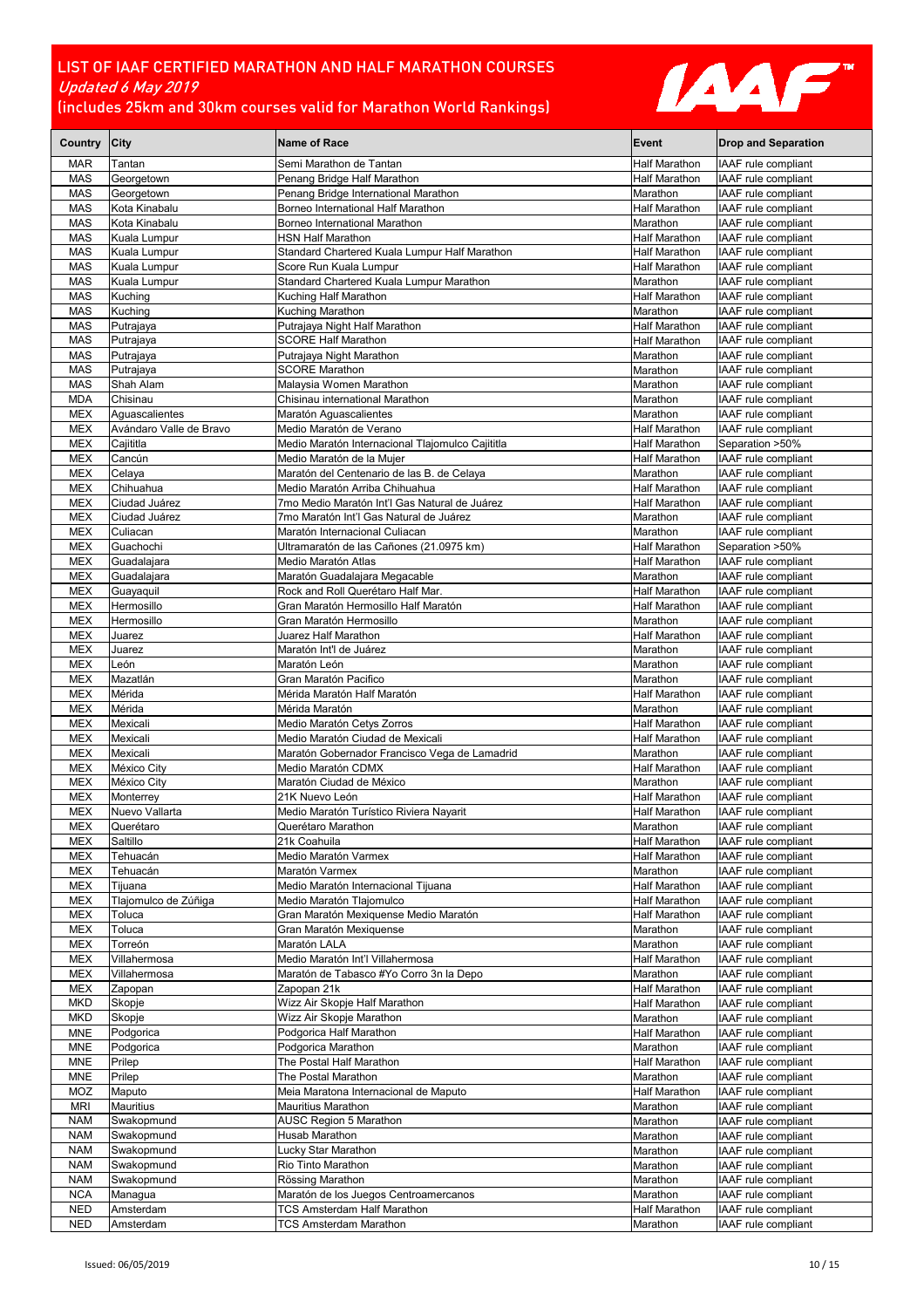

| Country City             |                               | <b>Name of Race</b>                                                                 | Event                     | <b>Drop and Separation</b>                 |
|--------------------------|-------------------------------|-------------------------------------------------------------------------------------|---------------------------|--------------------------------------------|
| <b>NED</b>               | <b>Breda</b>                  | <b>Bredase Singelloop Half Marathon</b>                                             | <b>Half Marathon</b>      | IAAF rule compliant                        |
| <b>NED</b>               | Curaçao                       | KLM Curacao HalfMarathon                                                            | Half Marathon             | IAAF rule compliant                        |
| <b>NED</b>               | Curaçao                       | <b>KLM Curacao Marathon</b>                                                         | Marathon                  | IAAF rule compliant                        |
| <b>NED</b>               | Den Haag                      | NN City-Pier-City Loop Den Haag                                                     | Half Marathon             | IAAF rule compliant                        |
| <b>NED</b>               | Dronten                       | Leisure World Kerstloop Dronten                                                     | <b>Half Marathon</b>      | IAAF rule compliant                        |
| <b>NED</b>               | Eindhoven                     | De Lage Landen Half Marathon Eindhoven                                              | Half Marathon             | IAAF rule compliant                        |
| <b>NED</b>               | Eindhoven<br>Enschede         | De Lage Landen Marathon Eindhoven<br><b>Enschede Half Marathon</b>                  | Marathon<br>Half Marathon | IAAF rule compliant                        |
| <b>NED</b><br><b>NED</b> | Enschede                      | Enschede Marathon                                                                   | Marathon                  | IAAF rule compliant<br>IAAF rule compliant |
| <b>NED</b>               | Leiden                        | Leiden Marathon                                                                     | Marathon                  | IAAF rule compliant                        |
| <b>NED</b>               | Rotterdam                     | NN Marathon Rotterdam                                                               | Marathon                  | IAAF rule compliant                        |
| <b>NED</b>               | Spijkenisse                   | Spijkenisse SPATK Marathon                                                          | Marathon                  | IAAF rule compliant                        |
| <b>NED</b>               | Tilburg                       | Tilburg Half Marathon                                                               | Half Marathon             | IAAF rule compliant                        |
| <b>NED</b>               | Tilburg                       | <b>Tilburg Marathon</b>                                                             | Marathon                  | IAAF rule compliant                        |
| <b>NED</b>               | Utrecht                       | Utrecht Half Marathon                                                               | Half Marathon             | IAAF rule compliant                        |
| <b>NED</b>               | Venlo                         | Venloop Half Marathon                                                               | Half Marathon             | IAAF rule compliant                        |
| <b>NED</b>               | Zwolle                        | Zwolse Halve Marathon                                                               | <b>Half Marathon</b>      | IAAF rule compliant                        |
| <b>NGR</b>               | Lagos                         | Lagos Half Marathon                                                                 | <b>Half Marathon</b>      | IAAF rule compliant                        |
| <b>NOR</b>               | Knarvikmila                   | Knarvikmila Marathon<br>Spitsbergen Marathon and Half Marathon C                    | Marathon                  | IAAF rule compliant                        |
| <b>NOR</b><br><b>NOR</b> | Longyearbyen<br>Longyearbyen  | Longyearbyen Marathon                                                               | Half Marathon<br>Marathon | IAAF rule compliant<br>IAAF rule compliant |
| <b>NOR</b>               | Stavanger                     | 3-Sioerslopet                                                                       | Half Marathon             | IAAF rule compliant                        |
| <b>NOR</b>               | Stavanger                     | Stavanger Half Marathon                                                             | <b>Half Marathon</b>      | IAAF rule compliant                        |
| <b>NOR</b>               | Stavanger                     | Stavanger Marathon                                                                  | Marathon                  | IAAF rule compliant                        |
| <b>NZL</b>               | Auckland                      | <b>Auckland Half Marathon</b>                                                       | Half Marathon             | IAAF rule compliant                        |
| <b>NZL</b>               | Auckland                      | <b>Waterfront Half Marathon</b>                                                     | <b>Half Marathon</b>      | IAAF rule compliant                        |
| <b>NZL</b>               | Auckland                      | <b>Auckland Marathon</b>                                                            | Marathon                  | IAAF rule compliant                        |
| NZL                      | Christchurch                  | Christchurch Half Marathon                                                          | Half Marathon             | IAAF rule compliant                        |
| <b>NZL</b>               | Christchurch                  | Christchurch Marathon                                                               | Marathon                  | IAAF rule compliant                        |
| <b>NZL</b>               | Coatesville                   | Coatesville Half Marathon                                                           | Half Marathon             | IAAF rule compliant                        |
| NZL<br><b>NZL</b>        | Whanganui                     | Three Bridges Half Marathon                                                         | Half Marathon<br>Marathon | IAAF rule compliant<br>IAAF rule compliant |
| <b>OMA</b>               | Whanganui<br>Muscat           | Three Bridges Marathon<br>Muscat Half Marathon                                      | Half Marathon             | IAAF rule compliant                        |
| <b>OMA</b>               | Muscat                        | Muscat Marathon                                                                     | Marathon                  | IAAF rule compliant                        |
| <b>PAN</b>               | Panama City                   | Gatorade Panama Int'l Half Mar.                                                     | Half Marathon             | IAAF rule compliant                        |
| <b>PAR</b>               | Asunción                      | Media Maratón Int'l Ciudad de Asuncion                                              | <b>Half Marathon</b>      | IAAF rule compliant                        |
| <b>PAR</b>               | Asunción                      | Asunción International Marathon                                                     | Marathon                  | IAAF rule compliant                        |
| <b>PER</b>               | Arequipa                      | Maratón Virgen de la Candelaria Arequipa                                            | Marathon                  | IAAF rule compliant                        |
| <b>PER</b>               | Lima                          | Media Maratón de Lima                                                               | Half Marathon             | IAAF rule compliant                        |
| <b>PER</b>               | Lima                          | Maratón Movistar Lima 42K                                                           | Marathon                  | IAAF rule compliant                        |
| <b>PER</b>               | Lima                          | Maratón Popular de Lima - Mapoli                                                    | Marathon                  | IAAF rule compliant                        |
| <b>PER</b><br>PHI        | Lima<br>Cebu                  | Marathon de Los Juegos Panamericanos<br>National Milo Half Marathon - Cebu Final    | Marathon                  | IAAF rule compliant<br>IAAF rule compliant |
| PHI                      | Cebu                          | National Milo Marathon - Cebu Final                                                 | Half Marathon<br>Marathon | IAAF rule compliant                        |
| PHI                      | Clark                         | Clark Sunset Half Marathon                                                          | Half Marathon             | IAAF rule compliant                        |
| PHI                      | Clark                         | <b>Clark Sunset Marathon</b>                                                        | Marathon                  | IAAF rule compliant                        |
| PHI                      | Clark, Pampanga               | Clark Animo Half Marathon                                                           | Half Marathon             | IAAF rule compliant                        |
| PHI                      | Clark, Pampanga               | Clark Animo Marathon                                                                | Marathon                  | IAAF rule compliant                        |
| PHI                      | lloilo                        | Milo Iloilo Half Marathon                                                           | Half Marathon             | IAAF rule compliant                        |
| PHI                      | lloilo                        | National MILO Marathon Final, Iloilo                                                | Marathon                  | IAAF rule compliant                        |
| PHI                      | Manila                        | Milo Half Marathon Manila Elimination Race                                          | <b>Half Marathon</b>      | IAAF rule compliant                        |
| PHI                      | Manila                        | Milo Marathon Manila Elimination Race                                               | Marathon                  | IAAF rule compliant                        |
| PLE<br>PLE               | <b>Bethlehem</b><br>Bethlehem | Free Movement Bethlehem Half Marathon<br>Free Movement Palestine Bethlehem Marathon | Half Marathon<br>Marathon | IAAF rule compliant<br>IAAF rule compliant |
| PLE                      | Jericho                       | Moon under the Sea Run - Jericho Half Marathon                                      | <b>Half Marathon</b>      | IAAF rule compliant                        |
| POL                      | Bialystok                     | PKO Bialystok Half Marathon                                                         | Half Marathon             | IAAF rule compliant                        |
| POL                      | <b>Bydgoscz</b>               | <b>Bydgoscz Half Marathon</b>                                                       | <b>Half Marathon</b>      | IAAF rule compliant                        |
| POL                      | Chorzow                       | Chorzow Half Marathon                                                               | Half Marathon             | IAAF rule compliant                        |
| POL                      | Gdynia                        | Onico Gdynia Half Marathon                                                          | Half Marathon             | IAAF rule compliant                        |
| POL                      | Katowice                      | Silesia Half Marathon                                                               | Half Marathon             | IAAF rule compliant                        |
| POL                      | Katowice                      | Silesia Marathon                                                                    | Marathon                  | IAAF rule compliant                        |
| POL                      | Krakow                        | Cracovia Royal Half Marathon                                                        | Half Marathon             | IAAF rule compliant                        |
| POL                      | Krakow                        | Cracovia Marathon                                                                   | Marathon                  | IAAF rule compliant                        |
| POL                      | Krynica-Zdroj                 | Half Marathon of the Running Festival                                               | Half Marathon             | IAAF rule compliant                        |
| POL<br>POL               | Krynica-Zdroj<br>Lodz         | Koral Marathon<br>DOZ Lodz Marathon                                                 | Marathon<br>Marathon      | IAAF rule compliant<br>IAAF rule compliant |
| POL                      | Pila                          | Pila Marathon                                                                       | Marathon                  | IAAF rule compliant                        |
| POL                      | Poznan                        | Poznan Half Marathon                                                                | Half Marathon             | IAAF rule compliant                        |
| POL                      | Poznan                        | Poznan Marathon                                                                     | Marathon                  | IAAF rule compliant                        |
| POL                      | Warsaw                        | Warsaw Half Marathon                                                                | Half Marathon             | IAAF rule compliant                        |
| POL                      | Warsaw                        | <b>ORLEN Warsaw Marathon</b>                                                        | Marathon                  | IAAF rule compliant                        |
| POL                      | Warsaw                        | PZU Maraton Warszawski                                                              | Marathon                  | IAAF rule compliant                        |
| POL                      | Wroclaw                       | PKO Wroclaw Marathon                                                                | Marathon                  | IAAF rule compliant                        |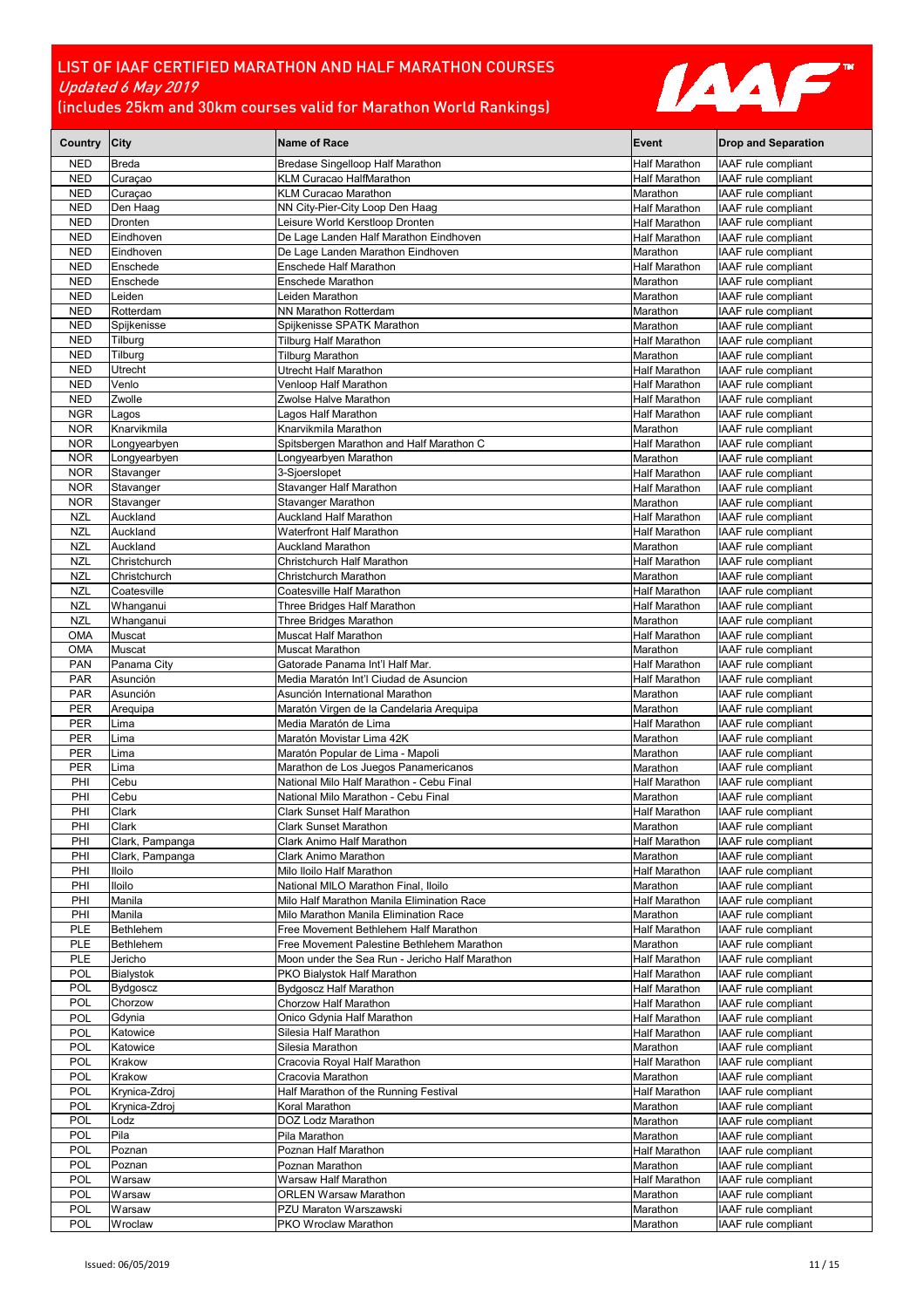

| Country City             |                                   | <b>Name of Race</b>                                                           | Event                            | <b>Drop and Separation</b>                 |
|--------------------------|-----------------------------------|-------------------------------------------------------------------------------|----------------------------------|--------------------------------------------|
| <b>POR</b>               | Cascais                           | Meia Maratona de Cascais                                                      | Half Marathon                    | IAAF rule compliant                        |
| <b>POR</b>               | Funchal                           | Maratona do Funchal - Madeira                                                 | Marathon                         | Downhill                                   |
| <b>POR</b>               | Lisboa                            | Meia Maratona dos Descobrimientos                                             | Half Marathon                    | IAAF rule compliant                        |
| <b>POR</b>               | Lisbon                            | EDP Meia Maratona de Lisboa                                                   | Half Marathon                    | IAAF rule compliant                        |
| <b>POR</b><br><b>POR</b> | Lisbon<br>Lisbon                  | Meia Maratona de Portugal<br>EDP Maratona de Lisboa                           | Half Marathon<br>Marathon        | IAAF rule compliant<br>Separation > 50%    |
| <b>POR</b>               | Porto                             | Porto Meia Maratona                                                           | Half Marathon                    | IAAF rule compliant                        |
| <b>POR</b>               | Porto                             | Porto Marathon                                                                | Marathon                         | IAAF rule compliant                        |
| <b>POR</b>               | Santander                         | EDP Rock'n'roll meia maratona Santander Totta                                 | Half Marathon                    | IAAF rule compliant                        |
| <b>PRK</b>               | Pyongyang                         | Mangyongdae Prize International Marathon                                      | Marathon                         | IAAF rule compliant                        |
| <b>PUR</b>               | Carolina                          | Lola Challenge Weekend Half Mar.                                              | Half Marathon                    | IAAF rule compliant                        |
| QAT                      | Doha                              | Ooredoo Doha Half Marathon                                                    | Half Marathon                    | IAAF rule compliant                        |
| QAT                      | Doha                              | Ooredoo Doha Marathon                                                         | Marathon                         | <b>IAAF</b> rule compliant                 |
| <b>ROU</b><br><b>ROU</b> | <b>Brasov</b><br><b>Brasov</b>    | <b>Brasov Half Marathon</b><br><b>Brasov Marathon</b>                         | Half Marathon<br>Marathon        | IAAF rule compliant<br>IAAF rule compliant |
| <b>ROU</b>               | <b>Bucharest</b>                  | Raiffeisen Bucharest Half Marathon                                            | Half Marathon                    | IAAF rule compliant                        |
| ROU                      | <b>Bucharest</b>                  | <b>Bucharest Half Marathon</b>                                                | Half Marathon                    | IAAF rule compliant                        |
| <b>ROU</b>               | <b>Bucharest</b>                  | Raiffeisen Bucharest Marathon                                                 | Marathon                         | IAAF rule compliant                        |
| <b>ROU</b>               | Cluj Napoca                       | Half Maratonul international Cluj Napoca                                      | Half Marathon                    | IAAF rule compliant                        |
| <b>ROU</b>               | Cluj Napoca                       | Maratonul international Cluj Napoca                                           | Marathon                         | IAAF rule compliant                        |
| <b>RSA</b>               | Cape Town                         | Cape Town Half Marathon                                                       | <b>Half Marathon</b>             | IAAF rule compliant                        |
| <b>RSA</b>               | Cape Town                         | Peninsula Half Marathon                                                       | <b>Half Marathon</b>             | IAAF rule compliant                        |
| <b>RSA</b><br><b>RSA</b> | Cape Town<br>Cape Town            | Two Oceans Half Marathon<br>Peninsula Marathon                                | <b>Half Marathon</b><br>Marathon | IAAF rule compliant<br>IAAF rule compliant |
| <b>RSA</b>               | Cape Town                         | Sanlam Cape Town Marathon                                                     | Marathon                         | IAAF rule compliant                        |
| <b>RSA</b>               | Durban                            | Ballito to Durban Half Marathon                                               | Half Marathon                    | Downhill, Separation > 50%                 |
| <b>RSA</b>               | Durban                            | <b>Ballito to Durban Marathon</b>                                             | Marathon                         | Downhill, Separation > 50%                 |
| <b>RSA</b>               | East London                       | Legends Half Marathon                                                         | Half Marathon                    | IAAF rule compliant                        |
| <b>RSA</b>               | East London                       | <b>Buffalo Marathon</b>                                                       | Marathon                         | IAAF rule compliant                        |
| <b>RSA</b>               | East London                       | Legends Marathon                                                              | Marathon                         | IAAF rule compliant                        |
| <b>RSA</b>               | Johannesburg                      | Sarens Half Marathon                                                          | Half Marathon                    | IAAF rule compliant<br>IAAF rule compliant |
| <b>RSA</b><br><b>RSA</b> | Johannesburg<br><b>Mossel Bay</b> | Sarens Marathon<br>Petro SA Half Marathon                                     | Marathon<br><b>Half Marathon</b> | IAAF rule compliant                        |
| <b>RSA</b>               | <b>Mossel Bay</b>                 | Petro SA Marathon                                                             | Marathon                         | IAAF rule compliant                        |
| <b>RSA</b>               | Pietermaritzburg                  | Mandela Day Half Marathon                                                     | Half Marathon                    | Downhill                                   |
| <b>RSA</b>               | Pietermaritzburg                  | Maritzburg Half Marathon                                                      | Half Marathon                    | IAAF rule compliant                        |
| <b>RSA</b>               | Pietermaritzburg                  | Mandela Day Marathon                                                          | Marathon                         | IAAF rule compliant                        |
| <b>RSA</b>               | Pietermaritzburg                  | Maritzburg Marathon                                                           | Marathon                         | IAAF rule compliant                        |
| <b>RSA</b>               | Port Elizabeth                    | ASA Half Marathon Championships                                               | <b>Half Marathon</b>             | IAAF rule compliant                        |
| <b>RSA</b><br><b>RSA</b> | Port Elizabeth<br>Schoemansville  | Port Elizabeth Half Marathon<br>Schoemansville Half Marathon                  | Half Marathon<br>Half Marathon   | IAAF rule compliant<br>Downhill            |
| <b>RSA</b>               | Schoemansville                    | Schoemansville Marathon                                                       | Marathon                         | Downhill                                   |
| <b>RSA</b>               | Soweto                            | Soweto Half Marathon                                                          | Half Marathon                    | IAAF rule compliant                        |
| <b>RSA</b>               | Umtata                            | Umtata Half Marathon                                                          | Half Marathon                    | Downhill                                   |
| <b>RSA</b>               | Vaal                              | Vaal Half Marathon                                                            | Half Marathon                    | IAAF rule compliant                        |
| <b>RSA</b>               | Vereenigning                      | Vaal Half Marathon                                                            | <b>Half Marathon</b>             | IAAF rule compliant                        |
| <b>RSA</b>               | Vereenigning                      | Vaal Marathon                                                                 | Marathon                         | IAAF rule compliant                        |
| <b>RUS</b><br><b>RUS</b> | Almaty<br>Almaty                  | Almaty Half Marathon<br>Almaty Marathon                                       | Half Marathon<br>Marathon        | IAAF rule compliant<br>IAAF rule compliant |
| <b>RUS</b>               | Ekaterinburg                      | Europe-Asia International Marathon                                            | Marathon                         | IAAF rule compliant                        |
| <b>RUS</b>               | Kazan                             | Kazan Half Marathon                                                           | Half Marathon                    | IAAF rule compliant                        |
| <b>RUS</b>               | Kazan                             | Kazan Marathon                                                                | Marathon                         | IAAF rule compliant                        |
| <b>RUS</b>               | Khanty-Mansiysk                   | Khanty-Mansiysk Marathon                                                      | Marathon                         | IAAF rule compliant                        |
| <b>RUS</b>               | Moscow                            | <b>Moscow Half Marathon</b>                                                   | Half Marathon                    | IAAF rule compliant                        |
| <b>RUS</b>               | Moscow                            | Promsvyazbank Moscow Marathon                                                 | Marathon                         | IAAF rule compliant                        |
| <b>RUS</b><br><b>RUS</b> | Omsk<br>Omsk                      | Omsk Half Marathon<br>Omsk Marathon                                           | Half Marathon<br>Marathon        | IAAF rule compliant<br>IAAF rule compliant |
| <b>RUS</b>               | Perm                              | Perm Marathon                                                                 | Marathon                         | IAAF rule compliant                        |
| <b>RUS</b>               | Rosa Khutor                       | Half Marathon Rosa 777                                                        | Half Marathon                    | IAAF rule compliant                        |
| <b>RUS</b>               | Saint-Petersburg                  | White Nights Marathon Saint-Petersburg                                        | Marathon                         | IAAF rule compliant                        |
| <b>RUS</b>               | Sochi                             | Half Marathon Sochi                                                           | <b>Half Marathon</b>             | IAAF rule compliant                        |
| <b>RUS</b>               | Sochi                             | Sochi Autodrom Half Marathon                                                  | Half Marathon                    | IAAF rule compliant                        |
| <b>RUS</b>               | Sochi                             | Sochi Marathon                                                                | Marathon                         | IAAF rule compliant                        |
| <b>RUS</b>               | St Petersburg                     | Half Marathon Zabeg                                                           | Half Marathon                    | IAAF rule compliant                        |
| <b>RUS</b><br><b>RUS</b> | Tyumen<br>Yaroslavl               | Tyumen Half Marathon "Steel Character"<br>Golden Ring Yaroslavl Half Marathon | Half Marathon<br>Half Marathon   | IAAF rule compliant<br>IAAF rule compliant |
| <b>RUS</b>               | Yaroslavl                         | Golden Ring Yaroslavl Marathon                                                | Marathon                         | IAAF rule compliant                        |
| <b>RWA</b>               | Kigali                            | Kigali international peace run                                                | Marathon                         | IAAF rule compliant                        |
| SEN                      | Dakar                             | Semi Marathon Eiffage de Dakar                                                | Half Marathon                    | IAAF rule compliant                        |
| <b>SEN</b>               | Dakar                             | Marathon Eiffage de Dakar                                                     | Marathon                         | IAAF rule compliant                        |
| <b>SEY</b>               | Seychelles                        | Seychelles Half Marathon                                                      | Half Marathon                    | IAAF rule compliant                        |
| <b>SEY</b>               | Seychelles                        | Seychelles Marathon                                                           | Marathon                         | IAAF rule compliant                        |
| SGP                      | Singapore                         | Standard Chartered Singapore Half Marathon                                    | Half Marathon                    | IAAF rule compliant                        |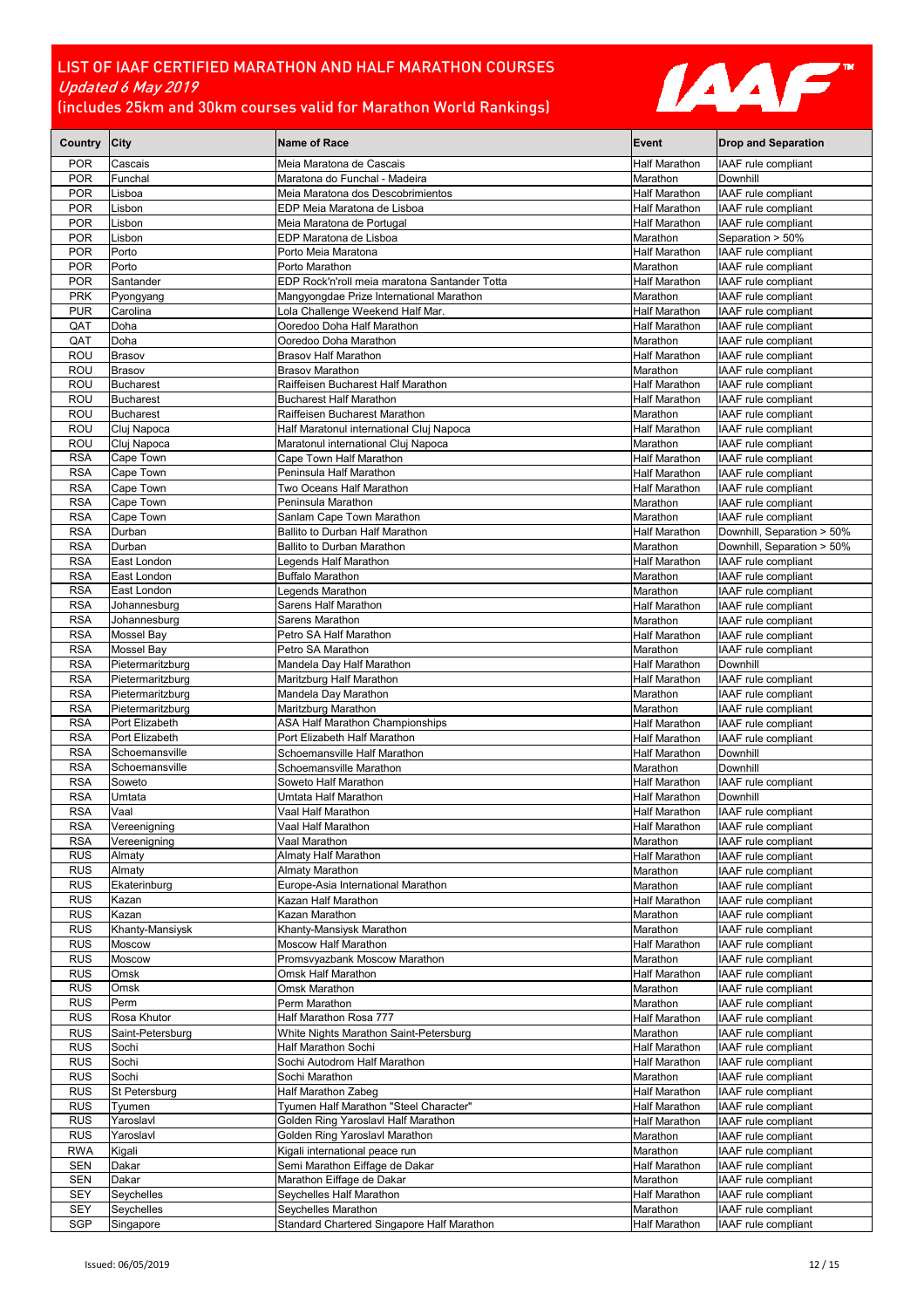

| Country City             |                                       | <b>Name of Race</b>                                                                                       | Event                                        | <b>Drop and Separation</b>                        |
|--------------------------|---------------------------------------|-----------------------------------------------------------------------------------------------------------|----------------------------------------------|---------------------------------------------------|
| <b>SGP</b>               | Singapore                             | Standard Chartered Singapore Marathon                                                                     | Marathon                                     | <b>IAAF</b> rule compliant                        |
| <b>SLO</b>               | <b>Bistrica</b>                       | <b>Bistrica Marathon</b>                                                                                  | Marathon                                     | IAAF rule compliant                               |
| <b>SLO</b>               | Izola                                 | Istrski Half Marathon                                                                                     | <b>Half Marathon</b>                         | <b>IAAF</b> rule compliant                        |
| <b>SLO</b>               | Izola                                 | Istrski Maraton                                                                                           | Marathon                                     | IAAF rule compliant                               |
| <b>SLO</b>               | Koper                                 | Istrski Half Marathon                                                                                     | <b>Half Marathon</b>                         | IAAF rule compliant                               |
| <b>SLO</b>               | Koper                                 | Istrski Marathon                                                                                          | Marathon                                     | IAAF rule compliant                               |
| <b>SLO</b>               | Ljubljana                             | Ljubljana Marathon                                                                                        | Marathon                                     | IAAF rule compliant                               |
| <b>SLO</b>               | Maribor                               | <b>Maribor Marathon</b>                                                                                   | Marathon                                     | IAAF rule compliant                               |
| <b>SLO</b><br><b>SLO</b> | Ormoz<br>Ormoz                        | Ormoz Half Marathon<br>Ormoz Marathon                                                                     | <b>Half Marathon</b>                         | IAAF rule compliant<br>IAAF rule compliant        |
| <b>SLO</b>               | Radenci                               | Three Hearts Half Marathon                                                                                | Marathon<br><b>Half Marathon</b>             | IAAF rule compliant                               |
| <b>SLO</b>               | Radenci                               | Radenci Marathon                                                                                          | Marathon                                     | <b>IAAF</b> rule compliant                        |
| <b>SLO</b>               | Rijeka                                | Rijeka Half Marathon                                                                                      | <b>Half Marathon</b>                         | IAAF rule compliant                               |
| <b>SLO</b>               | Rijeka                                | Rijeka Marathon                                                                                           | Marathon                                     | <b>IAAF</b> rule compliant                        |
| <b>SRB</b>               | Apatin                                | Apatin Danube Half Marathon                                                                               | <b>Half Marathon</b>                         | IAAF rule compliant                               |
| <b>SRB</b>               | Belgrade                              | Belgrade Half Marathon                                                                                    | <b>Half Marathon</b>                         | IAAF rule compliant                               |
| <b>SRB</b>               | Belgrade                              | Serbian City Half Marathon                                                                                | <b>Half Marathon</b>                         | IAAF rule compliant                               |
| <b>SRB</b>               | Belgrade                              | Belgrade Marathon                                                                                         | Marathon                                     | IAAF rule compliant                               |
| <b>SRB</b>               | Belgrade                              | Serbian City Marathon                                                                                     | Marathon                                     | IAAF rule compliant                               |
| <b>SRB</b>               | Jagodina                              | Jagodina Half Marathon                                                                                    | <b>Half Marathon</b>                         | <b>IAAF</b> rule compliant                        |
| <b>SRB</b>               | Jagodina                              | Jagodina Marathon                                                                                         | Marathon                                     | IAAF rule compliant<br><b>IAAF</b> rule compliant |
| SRB<br><b>SRB</b>        | Kovacica<br>Krusevac                  | Kovacica Half Marathon<br>Krusevac Half Marathon                                                          | <b>Half Marathon</b><br><b>Half Marathon</b> | IAAF rule compliant                               |
| <b>SRB</b>               | Novi Sad                              | Novi Sad Half Marathon                                                                                    | <b>Half Marathon</b>                         | IAAF rule compliant                               |
| <b>SRB</b>               | Vranje                                | Vranje Half Marathon                                                                                      | <b>Half Marathon</b>                         | IAAF rule compliant                               |
| <b>SRB</b>               | Vranje                                | Vranje Marathon                                                                                           | Marathon                                     | IAAF rule compliant                               |
| <b>SRB</b>               | Zrenjanin                             | Zrenjanin Half Marathon                                                                                   | <b>Half Marathon</b>                         | <b>IAAF</b> rule compliant                        |
| SRI<br>SRI               | Colombo                               | Colombo Half Marathon                                                                                     | <b>Half Marathon</b>                         | IAAF rule compliant<br><b>IAAF</b> rule compliant |
| SUI                      | Colombo<br>Geneve                     | Colombo Marathon<br>Geneve Marathon                                                                       | Marathon<br>Marathon                         | Downhill                                          |
| SUI                      | Greifenseelauf                        | Greifenseelauf Half Marathon                                                                              | <b>Half Marathon</b>                         | IAAF rule compliant                               |
| SUI                      | Lausanne                              | Lausanne Marathon                                                                                         | Marathon                                     | IAAF rule compliant                               |
| SUI                      | Lucerne                               | Lucerne Half Marathon                                                                                     | <b>Half Marathon</b>                         | IAAF rule compliant                               |
| SUI                      | Lucerne                               | Lucerne Marathon                                                                                          | Marathon                                     | IAAF rule compliant                               |
| SUI<br>SUI               | Zurich<br>Zurich                      | Neujahrsmarathon Zurich Half Marathon<br>Zurich Marathon                                                  | <b>Half Marathon</b><br>Marathon             | IAAF rule compliant<br>IAAF rule compliant        |
| <b>SUR</b>               | Paramaribo                            | South America Half Marathon Championships                                                                 | <b>Half Marathon</b>                         | IAAF rule compliant                               |
| <b>SVK</b>               | Brastislava                           | CSOB Bratislava Marathon                                                                                  | Marathon                                     | IAAF rule compliant                               |
| <b>SVK</b>               | Kosice                                | Kosice Peace Half Marathon                                                                                | <b>Half Marathon</b>                         | IAAF rule compliant                               |
| SVK                      | Kosice                                | Kosice Peace Marathon                                                                                     | Marathon                                     | IAAF rule compliant                               |
| <b>SWE</b><br><b>SWE</b> | Goteborg<br>Stockholm                 | Goteborgs Varvet<br><b>ASICS Stockholm Marathon</b>                                                       | <b>Half Marathon</b><br>Marathon             | IAAF rule compliant<br>IAAF rule compliant        |
| <b>TAN</b>               | Moshi                                 | Kilimanjaro Premium Lager Marathon                                                                        | Marathon                                     | IAAF rule compliant                               |
| <b>TAN</b>               | Moshi                                 | Kilimanjaro Premium Lager Half Marathon                                                                   | <b>Half Marathon</b>                         | IAAF rule compliant                               |
| <b>TAN</b>               | Stone Town                            | Stone Town Half Marathon                                                                                  | <b>Half Marathon</b>                         | IAAF rule compliant                               |
| <b>TAN</b>               | Stone Town                            | Stone Town Marathon                                                                                       | Marathon                                     | <b>IAAF</b> rule compliant                        |
| <b>THA</b><br><b>THA</b> | Bang Plat, Bangkok<br>Bangkok         | Bangkok Women's Run<br>Bangkok Midnight Half Marathon                                                     | <b>Half Marathon</b><br><b>Half Marathon</b> | IAAF rule compliant<br><b>IAAF</b> rule compliant |
| THA                      | Bangkok                               | BDMS Bangkok Half Marathon                                                                                | <b>Half Marathon</b>                         | IAAF rule compliant                               |
| <b>THA</b>               | Bangkok                               | Bangkok Midnight Marathon                                                                                 | Marathon                                     | IAAF rule compliant                               |
| THA                      | Bangkok                               | <b>BDMS Bangkok Marathon</b>                                                                              | Marathon                                     | IAAF rule compliant                               |
| <b>THA</b>               | Bangsaen                              | Bangsaen21                                                                                                | <b>Half Marathon</b>                         | IAAF rule compliant                               |
| <b>THA</b><br>THA        | Bangsen, Bangkok<br>Buriram           | Bangsaen42<br>Buriram Half Marathon                                                                       | Marathon<br><b>Half Marathon</b>             | IAAF rule compliant<br>IAAF rule compliant        |
| <b>THA</b>               | Buriram                               | <b>Buriram Marathon</b>                                                                                   | Marathon                                     | IAAF rule compliant                               |
| <b>THA</b>               | Chanthaburi                           | Chanthaburi Scenic Half Marathon                                                                          | <b>Half Marathon</b>                         | IAAF rule compliant                               |
| <b>THA</b>               | Chanthaburi                           | Chanthaburi Scenic Marathon                                                                               | Marathon                                     | IAAF rule compliant                               |
| <b>THA</b>               | Chom Bueng                            | Chom Bueng Half Marathon                                                                                  | <b>Half Marathon</b>                         | IAAF rule compliant                               |
| <b>THA</b><br><b>THA</b> | Chom Bueng<br>Kanchanaburi            | Chom Bueng Marathon<br>River Kwai Half Marathon                                                           | Marathon<br><b>Half Marathon</b>             | IAAF rule compliant<br>IAAF rule compliant        |
| <b>THA</b>               | Khon Kaen                             | Khon Kaen International Marathon                                                                          | Marathon                                     | IAAF rule compliant                               |
| <b>THA</b>               | Laem Sadet                            | Khung Wiman Half Marathon                                                                                 | <b>Half Marathon</b>                         | IAAF rule compliant                               |
| <b>THA</b>               | Phuket                                | Laguna Phuket Half Marathon                                                                               | <b>Half Marathon</b>                         | <b>IAAF</b> rule compliant                        |
| <b>THA</b>               | Phuket                                | Laguna Phuket Marathon                                                                                    | Marathon                                     | IAAF rule compliant                               |
| <b>THA</b><br><b>TJK</b> | Phuket<br>Dushanbe                    | Phukethon<br>Dushanbe International Race Half Marathon                                                    | Marathon<br><b>Half Marathon</b>             | IAAF rule compliant<br>IAAF rule compliant        |
| TKS                      | Providenciales                        | Move-A-Thon Half Marathon                                                                                 | Half Marathon                                | IAAF rule compliant                               |
| <b>TKS</b>               | Providenciales                        | Move-A-Thon Marathon                                                                                      | Marathon                                     | IAAF rule compliant                               |
| <b>TPE</b>               | Fanlu Township                        | Chiayi Alishan Half Marathon                                                                              | <b>Half Marathon</b>                         | IAAF rule compliant                               |
| TPE                      | Kaohsiung City                        | Kaohsiung International Marathon                                                                          | Marathon                                     | IAAF rule compliant                               |
| <b>TPE</b>               | New Taipei City<br><b>Tainan City</b> | Wan-Jin-Shi International Marathon                                                                        | Marathon<br><b>Half Marathon</b>             | IAAF rule compliant<br>IAAF rule compliant        |
| <b>TPE</b><br><b>TPE</b> | <b>Tainan City</b>                    | Tainan Historical Capital International Half Marathon<br>Tainan Historical Capital International Marathon | Marathon                                     | IAAF rule compliant                               |
| <b>TPE</b>               | <b>Tainan City</b>                    | Zengwen Reservoir Marathon                                                                                | Marathon                                     | <b>IAAF</b> rule compliant                        |
| <b>TPE</b>               | Taipei City                           | Taipei Half Marathon                                                                                      | <b>Half Marathon</b>                         | IAAF rule compliant                               |
| <b>TPE</b>               | Taipei City                           | Taipei Marathon                                                                                           | Marathon                                     | IAAF rule compliant                               |
| <b>TTO</b>               | Chaguanas                             | Bankers Insurance Half Marathon                                                                           | <b>Half Marathon</b>                         | Separation >50%                                   |
| <b>TTO</b>               | Lambeau                               | Sea to Sea Marathon Half Mar.                                                                             | <b>Half Marathon</b>                         | Downhill, Separation > 50%                        |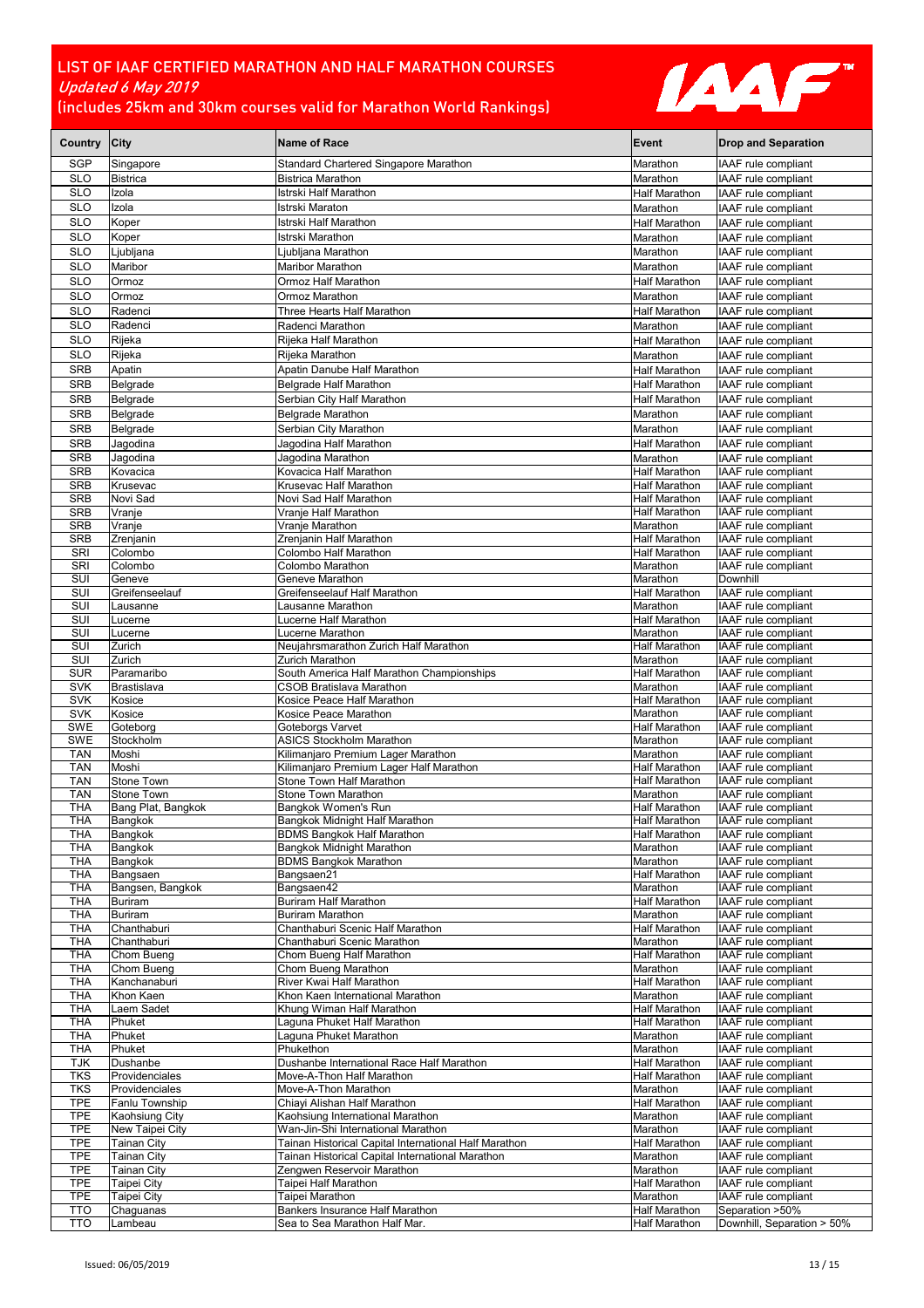

| Country City             |                                              | <b>Name of Race</b>                                                                           | Event                                        | <b>Drop and Separation</b>                        |
|--------------------------|----------------------------------------------|-----------------------------------------------------------------------------------------------|----------------------------------------------|---------------------------------------------------|
| <b>TTO</b>               | Lambeau                                      | Sea to Sea Marathon                                                                           | Marathon                                     | Downhill, Separation > 50%                        |
| <b>TTO</b>               | St. Augustine                                | UWI-SPEC Half Marathon                                                                        | Half Marathon                                | IAAF rule compliant                               |
| <b>TUN</b>               | Carthage                                     | The Carthage race Half marathon                                                               | Half Marathon                                | IAAF rule compliant                               |
| <b>TUN</b>               | Carthage                                     | The Carthage Race Marathon                                                                    | Marathon                                     | IAAF rule compliant                               |
| <b>TUN</b><br><b>TUN</b> | Sfax<br>Sfax                                 | Semi Marathon International Sfax Ville<br>SOPAL Sfax Semi Marathon international des oliviers | <b>Half Marathon</b><br><b>Half Marathon</b> | IAAF rule compliant<br>IAAF rule compliant        |
| <b>TUN</b>               | Sfax                                         | SOPAL Sfax Marathon international des oliviers                                                | Marathon                                     | <b>IAAF</b> rule compliant                        |
| <b>TUN</b>               | Sousse                                       | Semi marathon inernational Tunisia Women s Run                                                | <b>Half Marathon</b>                         | IAAF rule compliant                               |
| <b>TUN</b>               | Tunis                                        | Semi Marathon Comar                                                                           | Half Marathon                                | IAAF rule compliant                               |
| <b>TUN</b>               | Tunis                                        | Marathon Comar                                                                                | Marathon                                     | IAAF rule compliant                               |
| <b>TUR</b>               | Adana                                        | Half Marathon International Adana                                                             | Half Marathon                                | IAAF rule compliant                               |
| <b>TUR</b>               | Ankara                                       | International Ankara Democracy Marathon                                                       | Marathon                                     | IAAF rule compliant                               |
| <b>TUR</b>               | Antalya                                      | Runatolia International Half Marathon                                                         | <b>Half Marathon</b>                         | IAAF rule compliant                               |
| <b>TUR</b>               | Antalya                                      | Runatolia International Marathon                                                              | Marathon                                     | IAAF rule compliant                               |
| <b>TUR</b>               | Batman                                       | Batman Half Marathon                                                                          | Half Marathon                                | IAAF rule compliant                               |
| <b>TUR</b>               | Bodrum                                       | Global Run Bodrum Half Marathon                                                               | Half Marathon                                | IAAF rule compliant                               |
| <b>TUR</b>               | Canakkale                                    | run 4 peace half marathon                                                                     | <b>Half Marathon</b>                         | Separation >50%                                   |
| <b>TUR</b><br><b>TUR</b> | Canakkale<br>Darica                          | I run 4 peace Marathon<br>Darica Half Marathon                                                | Marathon<br><b>Half Marathon</b>             | IAAF rule compliant<br>IAAF rule compliant        |
| <b>TUR</b>               | Didim                                        | Didim Half Marathon                                                                           | Half Marathon                                | IAAF rule compliant                               |
| <b>TUR</b>               | Erzurum                                      | Erzurum Half marathon                                                                         | <b>Half Marathon</b>                         | IAAF rule compliant                               |
| <b>TUR</b>               | Gaziantep                                    | Gazi Half Marathon                                                                            | Half Marathon                                | IAAF rule compliant                               |
| <b>TUR</b>               | Giresun                                      | Giresun half marathon                                                                         | <b>Half Marathon</b>                         | IAAF rule compliant                               |
| <b>TUR</b>               | Istanbul                                     | Vodafone Istanbul Half Marathon                                                               | <b>Half Marathon</b>                         | IAAF rule compliant                               |
| <b>TUR</b>               | Istanbul                                     | Istanbul Marathon                                                                             | Marathon                                     | IAAF rule compliant                               |
| <b>TUR</b>               | Izmir                                        | Izmir half marathon                                                                           | Half Marathon                                | IAAF rule compliant                               |
| <b>TUR</b>               | Kyrenia                                      | International Kyrenia Half Marathon                                                           | Half Marathon                                | IAAF rule compliant                               |
| <b>TUR</b>               | Maris                                        | Run Maris Run half Marathon                                                                   | Half Marathon                                | IAAF rule compliant                               |
| <b>TUR</b>               | Mersin                                       | Mersin Half marathon international                                                            | <b>Half Marathon</b>                         | IAAF rule compliant                               |
| <b>TUR</b><br><b>TUR</b> | Mersin<br>Pamukkale                          | Mersin Marathon international<br>Pamukkale Half Marathon                                      | Marathon<br><b>Half Marathon</b>             | IAAF rule compliant<br><b>IAAF</b> rule compliant |
| <b>TUR</b>               | Patras                                       | Achaia Half Marathon                                                                          | <b>Half Marathon</b>                         | Separation >50%                                   |
| <b>TUR</b>               | Polatli                                      | Gordion Half Marathon                                                                         | <b>Half Marathon</b>                         | IAAF rule compliant                               |
| <b>TUR</b>               | Selcuk                                       | International Ancient City Ephesus Half Marathon                                              | Half Marathon                                | IAAF rule compliant                               |
| <b>TUR</b>               | Tarsus                                       | Tarsus Half Marathon                                                                          | <b>Half Marathon</b>                         | IAAF rule compliant                               |
| <b>TUR</b>               | Trabzon                                      | Trabzon Semi Marathon                                                                         | Half Marathon                                | IAAF rule compliant                               |
| <b>UAE</b>               | Abu Dhabi                                    | Abu Dhabi Half Marathon - Corniche                                                            | Half Marathon                                | IAAF rule compliant                               |
| <b>UAE</b>               | Abu Dhabi                                    | Al Hundayriat Island Half Marathon                                                            | Half Marathon                                | IAAF rule compliant                               |
| <b>UAE</b>               | Abu Dhabi                                    | <b>ADNOC Abu Dhabi Marathon</b>                                                               | Marathon                                     | IAAF rule compliant                               |
| <b>UAE</b>               | Dubai                                        | Dubai Marathon                                                                                | Marathon                                     | IAAF rule compliant                               |
| <b>UAE</b>               | Ras Al Khaimah                               | Ras Al Khaimah Half Marathon                                                                  | <b>Half Marathon</b>                         | IAAF rule compliant                               |
| <b>UAE</b><br><b>UKR</b> | Sharjah                                      | Sharjah Half Marathon<br>Dnipro Half Marathon                                                 | Half Marathon<br><b>Half Marathon</b>        | IAAF rule compliant<br>IAAF rule compliant        |
| <b>UKR</b>               | Dnipro<br><b>Dnipro</b>                      | Dnipro Marathon                                                                               | Marathon                                     | IAAF rule compliant                               |
| <b>UKR</b>               | Kharkhiv                                     | Kharkhiv Half Marathon                                                                        | Half Marathon                                | IAAF rule compliant                               |
| <b>UKR</b>               | Kharkhiv                                     | Kharkhiv Marathon                                                                             | Marathon                                     | IAAF rule compliant                               |
| <b>UKR</b>               | Kyiv                                         | Bila Tserkva Half Marathon                                                                    | Half Marathon                                | IAAF rule compliant                               |
| <b>UKR</b>               | Kyiv                                         | <b>Bila Tserkva Marathon</b>                                                                  | Marathon                                     | IAAF rule compliant                               |
| <b>URU</b>               | Montevideo                                   | Corre Montevideo 21K                                                                          | <b>Half Marathon</b>                         | IAAF rule compliant                               |
| <b>URU</b>               | Montevideo                                   | Maratón Montevideo-MVD                                                                        | Marathon                                     | IAAF rule compliant                               |
| USA                      | Baltimore, MD                                | Baltimore Running Festival Half Marathon                                                      | <b>Half Marathon</b>                         | IAAF rule compliant                               |
| <b>USA</b>               | Baltimore, MD                                | <b>Baltimore Marathon</b>                                                                     | Marathon                                     | IAAF rule compliant                               |
| <b>USA</b>               | Big Sur, CA                                  | <b>Big Sur International Marathon</b>                                                         | Marathon                                     | Downhill, Separation > 50%                        |
| <b>USA</b><br><b>USA</b> | Boston, MA<br>Boston, MA                     | B.A.A. Half Marathon<br>Boston Marathon (Commonwealth Ave. Finish                             | <b>Half Marathon</b><br>Marathon             | IAAF rule compliant<br>Downhill, Separation > 50% |
| <b>USA</b>               | Chattanooga, TN                              | Chattanooga Marathon                                                                          | Marathon                                     | IAAF rule compliant                               |
| <b>USA</b>               | Chicago, IL                                  | The Bank of America Chicago Mar                                                               | Marathon                                     | IAAF rule compliant                               |
| <b>USA</b>               | Columbus, OH                                 | Columbus Half Marathon                                                                        | Half Marathon                                | IAAF rule compliant                               |
| <b>USA</b>               | Columbus, OH                                 | <b>Columbus Marathon</b>                                                                      | Marathon                                     | IAAF rule compliant                               |
| <b>USA</b>               | Corning, NY                                  | Wineglass Half Marathon                                                                       | Half Marathon                                | Downhill, Separation >50%                         |
| <b>USA</b>               | Corning, NY                                  | Wineglass Marathon                                                                            | Marathon                                     | Downhill, Separation >50%                         |
| <b>USA</b>               | Dallas, TX                                   | <b>BMW Dallas Marathon</b>                                                                    | Marathon                                     | IAAF rule compliant                               |
| <b>USA</b>               | Detroit, MI                                  | Detroit Free Press / Talmer Bank US Only Half Marathon                                        | Half Marathon                                | IAAF rule compliant                               |
| <b>USA</b>               | Detroit, MI                                  | Detroit Free Press / Talmer Bank Marathon                                                     | Marathon                                     | IAAF rule compliant                               |
| <b>USA</b><br><b>USA</b> | Duluth, MN<br>Duluth, MN                     | Garry Bjorklund Half Marathon<br>Grandma's Marathon                                           | <b>Half Marathon</b><br>Marathon             | Separation >50%<br>Separation >50%                |
| <b>USA</b>               | El Paso, TX                                  | El Paso Marathon                                                                              | Marathon                                     | IAAF rule compliant                               |
| <b>USA</b>               | Eugene, OR                                   | Eugene Marathon                                                                               | Marathon                                     | IAAF rule compliant                               |
| <b>USA</b>               | Friday Harbor, WA                            | San Juan Island Marathon                                                                      | Marathon                                     | IAAF rule compliant                               |
| <b>USA</b>               | Grand Rapids, MI                             | Amway River Bank Run 25K                                                                      | $25 \text{ km}$                              | IAAF rule compliant                               |
| <b>USA</b>               | Honolulu, HI                                 | HMSA 30 Kilometers Race Course                                                                | 30 km                                        | IAAF rule compliant                               |
| <b>USA</b>               | Honolulu, HI                                 | Honolulu Marathon                                                                             | Marathon                                     | IAAF rule compliant                               |
| <b>USA</b>               | Houston, TX                                  | Aramco Houston Half Marathon                                                                  | Half Marathon                                | IAAF rule compliant                               |
| <b>USA</b>               | Houston, TX                                  | Chevron Houston Marathon                                                                      | Marathon                                     | IAAF rule compliant                               |
| <b>USA</b>               | Kalepolepo, HI                               | Valley of the Sea Marathon                                                                    | Marathon                                     | IAAF rule compliant                               |
| <b>USA</b>               | Kitty Hawk, NC                               | Outer Banks Marathon                                                                          | Marathon                                     | Separation >50%                                   |
| <b>USA</b><br><b>USA</b> | Lake Buena Vista, FL<br>Lake Buena Vista, FL | Disney D&W Half Marathon<br>Disney D&W Marathon                                               | Half Marathon<br>Marathon                    | IAAF rule compliant<br>IAAF rule compliant        |
| <b>USA</b>               | Las Vegas, NV                                | Rock 'n' Roll Las Vegas Half Marathon                                                         | Half Marathon                                | IAAF rule compliant                               |
| <b>USA</b>               | Las Vegas, NV                                | Rock 'n' Roll Las Vegas Marathon                                                              | Marathon                                     | IAAF rule compliant                               |